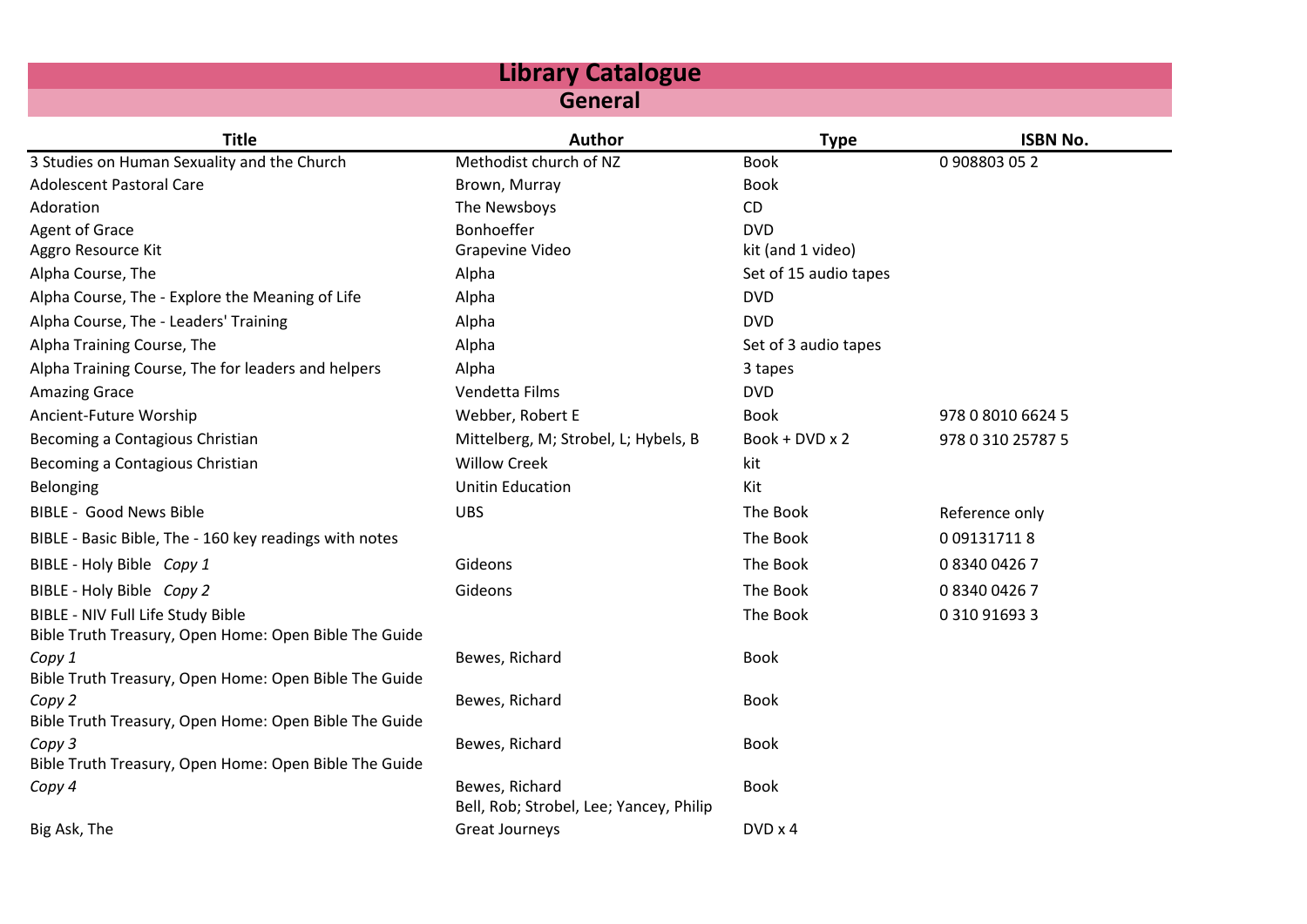| <b>Title</b>                                                                                                         | Author                                                 | <b>Type</b>                                     | <b>ISBN No.</b>       |
|----------------------------------------------------------------------------------------------------------------------|--------------------------------------------------------|-------------------------------------------------|-----------------------|
| Big Question Debate, The                                                                                             | <b>Creation Research</b>                               | <b>DVD</b>                                      |                       |
| Big Sketch, The                                                                                                      | Saltmine Theatre Company                               | <b>DVD</b>                                      |                       |
| Bonhoeffer - The Life and Writings                                                                                   | Metaxas, Eric                                          | DVD and 2 study guides                          | 9 781595 555885       |
| Book of Revelation Disc 1 Talks 1, 2, and 3, The                                                                     | Eaton, Derek                                           | CD                                              |                       |
| Book of Revelation Disc 2 Talks 4, 5 and 6, The                                                                      | Eaton, Derek                                           | <b>CD</b>                                       |                       |
| Book of Revelation Disc 3 Talks 7, 8 and 9, The                                                                      | Eaton, Derek                                           | CD.                                             |                       |
| Book of Revelation Disc 4 Talks 10,11 and 12, The                                                                    | Eaton, Derek                                           | CD.                                             |                       |
| Book of Revelation Disc 5 Talks 13, 14 and 15, The                                                                   | Eaton, Derek                                           | CD.                                             |                       |
| Book of Revelation Disc 6 Talks 16, 17, 18 & 19, The                                                                 | Eaton, Derek                                           | CD.                                             |                       |
| Book of Revelation Disc 7 Talks 20, 21 and 22, The                                                                   | Eaton, Derek                                           | CD                                              |                       |
| <b>Boundaries</b>                                                                                                    | Cloud, Dr Henry; Townsend, Dr John                     | DVD and book                                    | 13: 978 0 310 49481 2 |
| <b>Boundaries in Dating</b>                                                                                          | Cloud, Dr Henry; Townsend, Dr John                     | book                                            | 13: 978 0 310 20034 5 |
| <b>Boundaries in Marriage</b>                                                                                        | Cloud, Dr Henry; Townsend, Dr John                     | DVD and book                                    | 978 0 310 22985 2     |
| <b>Boundaries in Marriage</b>                                                                                        | Cloud, Dr H, Townsend, Dr J                            | 2 Participant's Guides<br>DVD, 1 x Leader's and | 13: 978 0 310 24615 2 |
| <b>Boundaries with Kids</b>                                                                                          | Cloud, Dr Henry; Townsend, Dr John                     | <b>Participant's Guides</b>                     | 9780310247258         |
| <b>Boundaries With Teens</b>                                                                                         | Townsend, Dr John                                      | <b>Book</b>                                     | 13: 978 0 310 27045 4 |
| Boy                                                                                                                  |                                                        | <b>DVD</b>                                      |                       |
| Breakup Resource Kit                                                                                                 | Grapevine Video                                        | kit and 1 video                                 |                       |
| BTC - EQUIP: Unit 6 Pastoral Care Discs 1 and 2                                                                      | O'Brien, G and Smith, D                                | $DVD \times 2$                                  |                       |
| BTC - EQUIP: Everyday Evangelism - What is the Gospel?;                                                              |                                                        |                                                 |                       |
| Promoting the Gospel; Evangelism.                                                                                    | O'Brien, Rev Dr Graham                                 | DVD x 3                                         |                       |
| BTC - EQUIP: Ministry with the Vulnerable Discs 1 & 2                                                                | Benton, J and Mead, G                                  | DVD x 2                                         |                       |
| BTC - EQUIP: Mission-Shaped Ministry - Cross Cultural                                                                |                                                        |                                                 |                       |
| Communication: Overseas and Over the Fence Disc 2<br>BTC - EQUIP: Unit 5 - Discipleship and Gifts of the Holy        | Rev Dawn Daunauda<br>Rev G O'Brien, Rev A Smith, Rev D | <b>DVD</b>                                      |                       |
| Spirit Disc 1- Convenatal Discipleship, Disc 2- Growing<br>BTC - EQUIP: Mission-Shaped Ministry - Mission-Mindset in | Hollingsworth                                          | Set of 3 DVDs                                   |                       |
| Ministry Disc 3                                                                                                      | <b>Rev Andrew Smith</b>                                | <b>DVD</b>                                      |                       |
| BTC - EQUIP: Unit 7 May 2013: Christianity in Aotearoa, NZ:                                                          |                                                        |                                                 |                       |
| Engaging Biculturally Sessions 1-3                                                                                   | O'Brien, Rev Dr Graham                                 | $DVDs \times 3$                                 |                       |
| BTC - Nelson Anglican MSM Training                                                                                   |                                                        |                                                 |                       |
| Sessions 1 and 2 Disc 1                                                                                              | Maina, Steve                                           | <b>DVD</b>                                      |                       |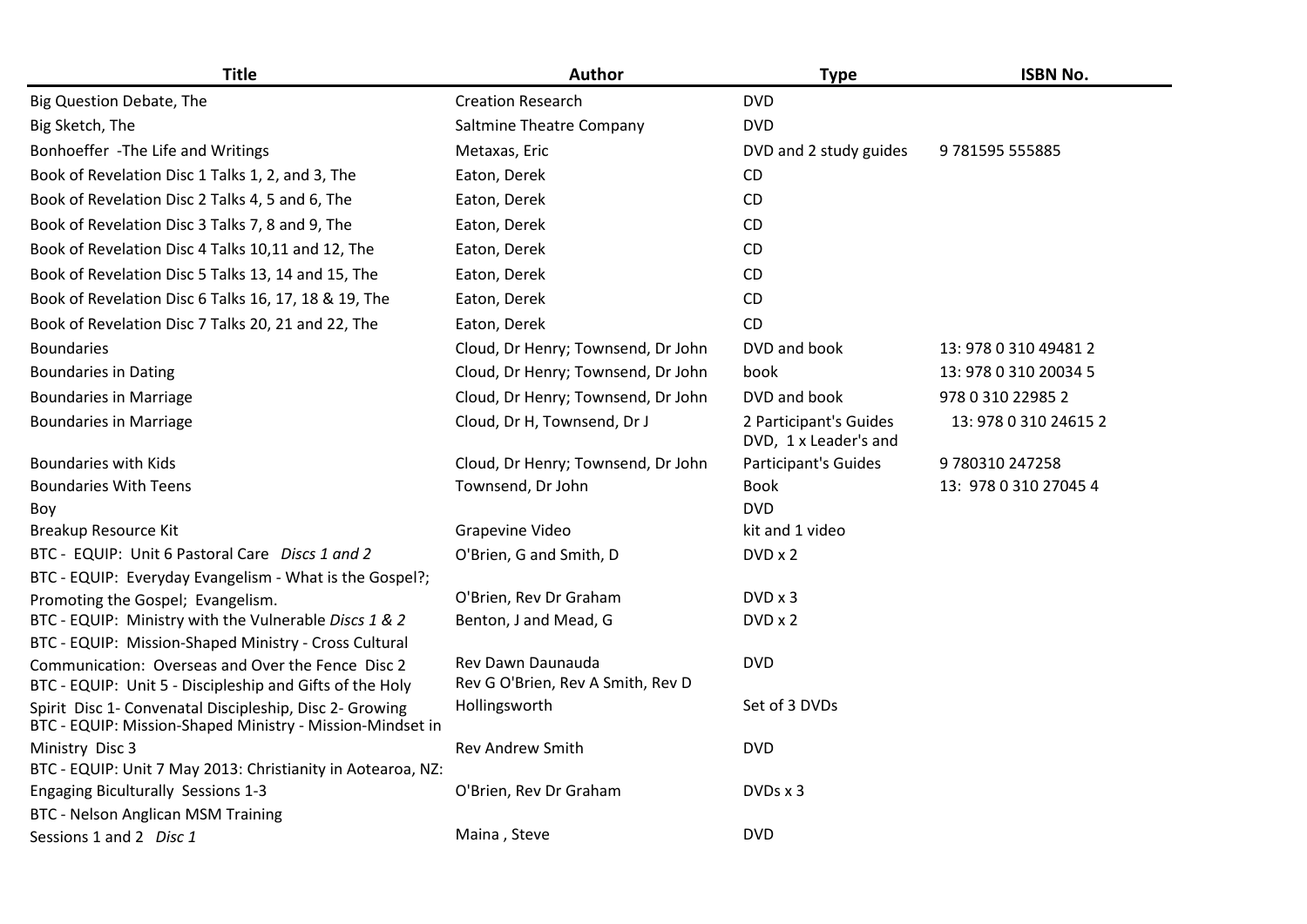| <b>Title</b>                                                                          | Author                               | <b>Type</b> | <b>ISBN No.</b> |
|---------------------------------------------------------------------------------------|--------------------------------------|-------------|-----------------|
| BTC School of Theology: 1.10.10 - Divine Determination:                               |                                      |             |                 |
| The Mission of God and the People of God                                              | Driver, ArchBp Dr Jeffery            | <b>DVD</b>  |                 |
| BTC School of Theology: 30.9.10 - Divine Determination:                               |                                      |             |                 |
| The Mission of God and the People of God                                              | Meadowcroft, Rev Dr Tim              | <b>DVD</b>  |                 |
| BTC School of Theology: 30.9.10 - Divine Determination:                               |                                      |             |                 |
| The Mission of God and the People of God                                              | Harris, Dr Tim                       | <b>DVD</b>  |                 |
| BTC School of Theology: 19/20.9.11 Fifth Session - The                                |                                      |             |                 |
| Procuring of Reverence, Piety and Devotion Disc 6/7                                   | O'Brien, Rev Dr Graham               | <b>DVD</b>  |                 |
| BTC: Pastoral Care in Life's Crises - Sharing about the Pike                          | Kingston, Rev Robin                  |             |                 |
| River Disaster                                                                        |                                      | <b>DVD</b>  |                 |
| BTC: Pastoral Care in Life's Crises - Sharing about the Pike                          |                                      |             |                 |
| <b>River Disaster</b>                                                                 | Tefft, Rev Marge                     | <b>DVD</b>  |                 |
| BTC: Pastoral Care in Life's Crises - Sharing about the Pike                          | Mora, Rev Tim                        | <b>DVD</b>  |                 |
| <b>River Disaster</b><br>BTC: Pastoral Care in Life's Crises - Sharing about the Pike | Mora, Rev Tim, Kingston, Rev Robin   |             |                 |
| <b>River Disaster</b>                                                                 | Tefft, Rev Marge                     | DVD x 3     |                 |
| BTC: POMD 27 September 2013: Reaching the Younger                                     |                                      |             |                 |
| Generations: Children and Families Disc 1                                             | Hintz, Julie                         | <b>DVD</b>  |                 |
| BTC: POMD 27 September 2013: Reaching the Younger                                     |                                      |             |                 |
| Generations: Discipleship and Youth Disc 2                                            | Hintz, Julie                         | <b>DVD</b>  |                 |
| BTC: POMD 27 September 2013: Reaching the Younger                                     |                                      |             |                 |
| <b>Generations: Young Adults Ministry Disc 3</b>                                      | Hintz, Julie                         | <b>DVD</b>  |                 |
| BTC: Post Ordination Training 15.10.10 Part 1 of 2                                    | Booth, Rex                           | <b>DVD</b>  |                 |
| BTC: Post Ordination Training 15.10.10 Part 2 of 2                                    | Booth, Rex                           | <b>DVD</b>  |                 |
| BTC: Resurgence - Leadership Training Day                                             | Pilavachi, Mike and Clarkham, Rupert | DVD x 2     |                 |
| BTC: EQUIP: Mission-Shaped Ministry - What is the Gospel?                             |                                      |             |                 |
| Disc 1                                                                                | Rev Graham O'Brien                   | <b>DVD</b>  |                 |
| BTC: How and Why Was the New Testament Changed? and                                   |                                      |             |                 |
| The Gospel of Thomas and Gospel of Judas<br><b>BTC: Latimer Fellowship</b>            | Jongkind, Dr Dirk                    | DVD x 2     |                 |
| William Orange Memorial Lecture                                                       | Peterson, Rev Dr David               | <b>DVD</b>  |                 |
| BTC: Leadership Dynamics 26.11.10 Part II - part 1 of 3                               | Booth, Rex                           | <b>DVD</b>  |                 |
| BTC: Leadership Dynamics 26.11.10 Part II - part 2 of 3                               | Booth, Rex                           | <b>DVD</b>  |                 |
| BTC: Leadership Dynamics 26.11.10 Part II - part 3 of 3                               | Booth, Rex                           | <b>DVD</b>  |                 |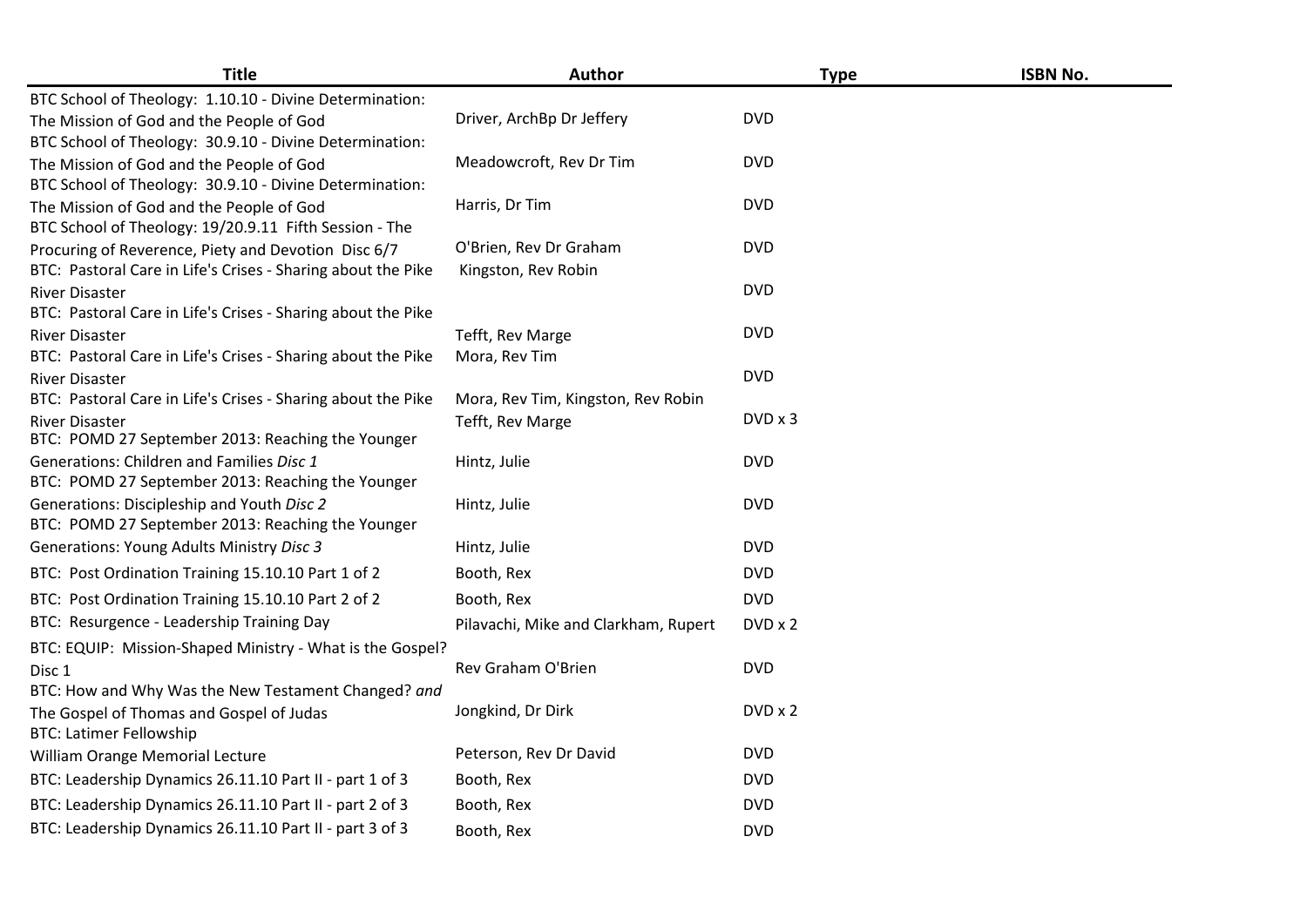| <b>Title</b>                                                                         | Author                 |                | <b>Type</b> | <b>ISBN No.</b> |
|--------------------------------------------------------------------------------------|------------------------|----------------|-------------|-----------------|
| BTC: Mission and Social Service - Transforming Lives: How                            |                        |                |             |                 |
| can the local church transform the local community?                                  | Beale, Rev Mark        | DVD x 2        |             |                 |
| <b>BTC: Nelson Anglican MSM Training</b>                                             |                        |                |             |                 |
| Sessions 3 and 4 Disc 2<br>BTC: Post Ordination Ministry Development - Sessions 1-4: | Maina, Steve           | <b>DVD</b>     |             |                 |
| Mission and the Local Church                                                         | Arch Bp Peter Jensen   | $DVD \times 4$ |             |                 |
| BTC: Questions for Reflection: Sessions 1 and 2 Disc 1                               | Robertson, Murray      | <b>DVD</b>     |             |                 |
| BTC: Questions for Reflection: Sessions 3 and 4 Disc 2                               | Robertson, Murray      | <b>DVD</b>     |             |                 |
| BTC: School of Preaching Session 1 19/5/12 Disc 1/4                                  | Harley, Rob            | <b>DVD</b>     |             |                 |
| BTC: School of Preaching Session 2 19/5/12 Disc 2/4                                  | Harley, Rob            | <b>DVD</b>     |             |                 |
| BTC: School of Preaching Session 3 19/5/12 Disc 3/4                                  | Harley, Rob            | <b>DVD</b>     |             |                 |
| BTC: School of Preaching Session 4 19/5/12 Disc 4/4                                  | Harley, Rob            | <b>DVD</b>     |             |                 |
| BTC: School of Preaching: Session 1 - The First Fifteen Day                          |                        |                |             |                 |
| 2 21.5.2011                                                                          | Windsor, Paul          | <b>DVD</b>     |             |                 |
| BTC: School of Preaching: Session 1 - The Five Corners                               |                        |                |             |                 |
| Day 1 20.5.2011                                                                      | Windsor, Paul          | <b>DVD</b>     |             |                 |
| BTC: School of Preaching: Session 1 - The Five Corners                               |                        |                |             |                 |
| Day 1 20.5.2017                                                                      | Windsor, Paul          | <b>DVD</b>     |             |                 |
| BTC: School of Preaching: Session 1 - The Five Corners                               |                        |                |             |                 |
| Day 1 20.5.2018                                                                      | Windsor, Paul          | <b>DVD</b>     |             |                 |
| BTC: School of Preaching: Session 2 - From Text to Sermon                            |                        |                |             |                 |
| Day 2 21.5.2011                                                                      | Windsor, Paul          | <b>DVD</b>     |             |                 |
| BTC: School of Preaching: Session 2 - Preaching Generically                          |                        |                |             |                 |
| Day 1 20.5.2011                                                                      | Windsor, Paul          | <b>DVD</b>     |             |                 |
| BTC: School of Preaching: Session 3 - Held by Conviction                             |                        |                |             |                 |
| Day 2 21.5.2011                                                                      | Windsor, Paul          | <b>DVD</b>     |             |                 |
| BTC: School of Preaching: Session 3 - Preaching Inductively                          |                        |                |             |                 |
| Day 1 20.5.2011                                                                      | Windsor, Paul          | <b>DVD</b>     |             |                 |
| BTC: School of Preaching: Connecting Old and New                                     |                        |                |             |                 |
| Sessions 1, 2A, 2B - The Nature and Purpose of the Bible                             | Arch Bp Peter Jensen   | DVD x 3        |             |                 |
| BTC: School of Theology - Determined Living                                          | Various                | DVDs x 6       |             |                 |
| Public Lecture - Get a Life                                                          | Burgess, Rev Dr Andrew | <b>DVD</b>     |             |                 |
| BTC: School of Theology 20/21.9.13 Fifth Session If Anyone                           |                        |                |             |                 |
| is in Christ Worship for the Trinity, in the Trinity and by                          | Burgess, Rev Dr Andrew | <b>DVD</b>     |             |                 |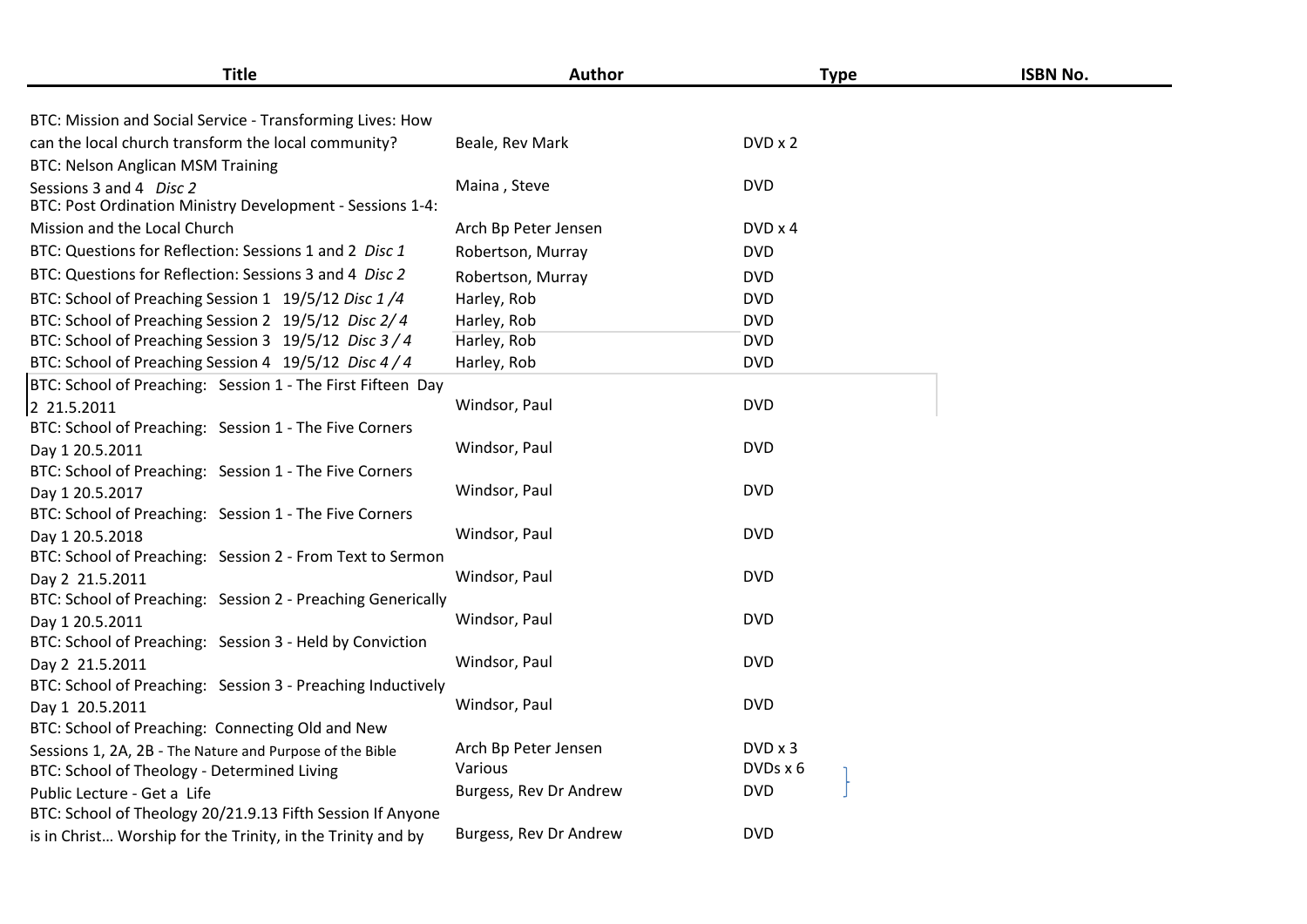| <b>Title</b>                                                                                           | <b>Author</b>              | <b>Type</b> | <b>ISBN No.</b> |
|--------------------------------------------------------------------------------------------------------|----------------------------|-------------|-----------------|
| BTC: School of Theology 20/21.9.13 First Session More than                                             |                            |             |                 |
| the Sum of the Parts - Worship as Biblical Theology Disc                                               | O'Brien, Rev Dr Graham     | <b>DVD</b>  |                 |
| BTC: School of Theology 20/21.9.13 Fourth Session Worship                                              |                            |             |                 |
| and Conversion Disc 5/6                                                                                | Patterson, Rev Dr Sue      | <b>DVD</b>  |                 |
| BTC: School of Theology 20/21.9.13 Public Lecture - Public                                             |                            |             |                 |
| Health Warning: You are what you worship                                                               | Burgess, Rev Dr Andrew     | <b>DVD</b>  |                 |
| BTC: School of Theology 20/21.9.13 Second Session From                                                 |                            | <b>DVD</b>  |                 |
| Prison to Praise to Acts of Service: Determined Worship in                                             | Harris, Rev Dr Sarah       |             |                 |
| BTC: School of Theology 20/21.9.13 Third Session Worship                                               | Holmes, Rev Dr Christopher | <b>DVD</b>  |                 |
| and Reformation by Grace Disc 3/6                                                                      |                            |             |                 |
| BTC: School of Theology: 1.10.10 - Divine Determination:                                               |                            | <b>DVD</b>  |                 |
| The Mission of God and the People of God                                                               | Burgess, Rev Dr Andrew     |             |                 |
| BTC: School of Theology: 1.10.10 - Divine Determination:                                               | Patterson, Rev Dr Sue      | <b>DVD</b>  |                 |
| The Mission of God and the People of God                                                               |                            |             |                 |
| BTC: School of Theology: 1.10.10 - Divine Determination:                                               | Trebilco, Prof Paul        | <b>DVD</b>  |                 |
| The Mission of God and the People of God                                                               |                            |             |                 |
| BTC: School of Theology: 30.9.10 - Divine Determination:                                               | Trebilco, Prof Paul        | <b>DVD</b>  |                 |
| The Mission of God and the People of God                                                               |                            |             |                 |
| BTC: School of Theology: 30.9.10 - Divine Determination:                                               | Harris, Sarah              | <b>DVD</b>  |                 |
| The Mission of God and the People of God                                                               |                            |             |                 |
| BTC: School of Theology: 19/20.9.11 First Session - Re-                                                | Harris, Rev Dr Tim         | <b>DVD</b>  |                 |
| locating the Integrity of Diaconal Ministry Disc 1/7                                                   |                            |             |                 |
| BTC: School of Theology: 19/20.9.11 Fourth Session - A Life                                            | Marshall, Prof Chris       | <b>DVD</b>  |                 |
| Worth Leading Disc 5/7                                                                                 |                            |             |                 |
| BTC: School of Theology: 19/20.9.11 Public Lecture                                                     | Marshall, Prof Chris       | <b>DVD</b>  |                 |
| Violence, Victimhood and Recovery Disc 4/7<br>BTC: School of Theology: 19/20.9.11 Sixth Session - Holy |                            |             |                 |
|                                                                                                        | Burgess, Rev Dr Andrew     | <b>DVD</b>  |                 |
| Determination Disc 7/7<br>BTC: School of Theology: 19/20.9.11 Third Session - Not                      |                            |             |                 |
| conformed but Transformed Disc 3/7                                                                     | Patterson, Rev Dr Sue      | <b>DVD</b>  |                 |
| BTC: School of Theology: 19/20.9.11 Second Session - The                                               |                            |             |                 |
|                                                                                                        | Holmes, Rev Dr Christopher | <b>DVD</b>  |                 |
| Church Reality and the Christian Life Disc 2/7<br>Calcutta Hilton                                      | Ashton, Evie               | <b>DVD</b>  |                 |
| Call, The Disc 1                                                                                       | Guinness, Os               | CD          |                 |
| Call, The Disc 1                                                                                       | Guinness, Os               | <b>CD</b>   |                 |
| Call, The Disc 2                                                                                       | Guinness, Os               | CD          |                 |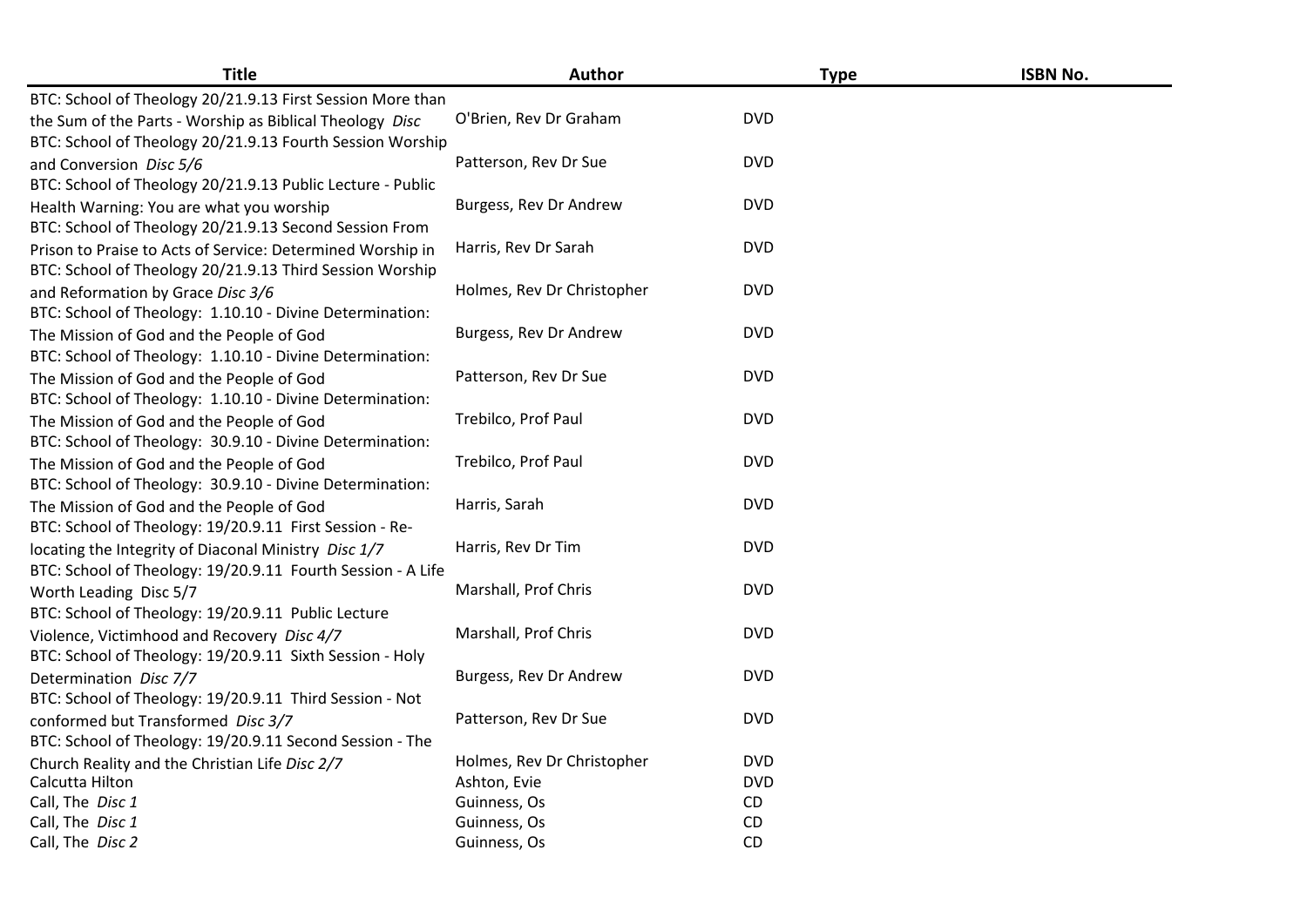| <b>Title</b>                                                   | Author                            | <b>Type</b>                                     | <b>ISBN No.</b>     |
|----------------------------------------------------------------|-----------------------------------|-------------------------------------------------|---------------------|
| Call, The Disc 2                                               | Guinness, Os                      | CD                                              |                     |
| Call, The Disc 3                                               | Guinness, Os                      | CD                                              |                     |
| Call, The Disc 3<br><b>Celebrating Common Prayer:</b>          | Guinness, Os                      | CD                                              |                     |
| Introduction and supplement                                    | Common Life Liturgical Commission | <b>Booklet</b>                                  |                     |
| <b>Celebrating Common Prayer</b>                               |                                   |                                                 |                     |
| Fridays and Lent<br><b>Celebrating Common Prayer</b>           | Common Life Liturgical Commission | <b>Booklet</b>                                  |                     |
| Midday Prayer<br><b>Celebrating Common Prayer</b>              | Common Life Liturgical Commission | <b>Booklet</b>                                  |                     |
| Mondays and Pentecost<br><b>Celebrating Common Prayer</b>      | Common Life Liturgical Commission | <b>Booklet</b>                                  |                     |
| Night Prayer<br><b>Celebrating Common Prayer</b>               | Common Life Liturgical Commission | <b>Booklet</b>                                  |                     |
| Saturdays and Pre-Advent<br><b>Celebrating Common Prayer</b>   | Common Life Liturgical Commission | <b>Booklet</b>                                  |                     |
| Sundays and Easter<br><b>Celebrating Common Prayer</b>         | Common Life Liturgical Commission | <b>Booklet</b>                                  |                     |
| Thursdays and Epiphany<br><b>Celebrating Common Prayer</b>     | Common Life Liturgical Commission | <b>Booklet</b>                                  |                     |
| <b>Tuesdays and Advent</b><br><b>Celebrating Common Prayer</b> | Common Life Liturgical Commission | <b>Booklet</b>                                  |                     |
| Wednesdays and Christmas                                       | Common Life Liturgical Commission | <b>Booklet</b><br><b>Visual Aid Pack</b>        |                     |
| CFM Services File 1                                            |                                   | (photocopyable pages)<br><b>Visual Aid Pack</b> |                     |
| <b>CFM Services File 2</b>                                     |                                   | (photocopyable pages)                           |                     |
| Child Abuse in the Church                                      | Goodwin, David                    | <b>Booklet</b>                                  |                     |
| Choosing to Learn from Life - Life Shapes                      | Breen, Mike                       | Kit                                             | 078144294X          |
| Christ Files, The                                              | Dickson, John                     | <b>Book</b>                                     |                     |
| Christ Files, The Copy 1                                       | Dickson, John                     | DVD (2 discs)                                   |                     |
| Christ Files, The Copy 2                                       | Dickson, John                     | DVD (2 discs)                                   |                     |
| Christ Files, The Copy 3                                       | Dickson, John                     | DVD (2 discs)                                   |                     |
| Christian Life & Work                                          | Greene, Mark                      | <b>DVD</b>                                      |                     |
| Christmas Gift for All, A                                      | Hawthorne, Grace                  | Book and tape                                   | 1 5 5 8 9 7 8 2 3 2 |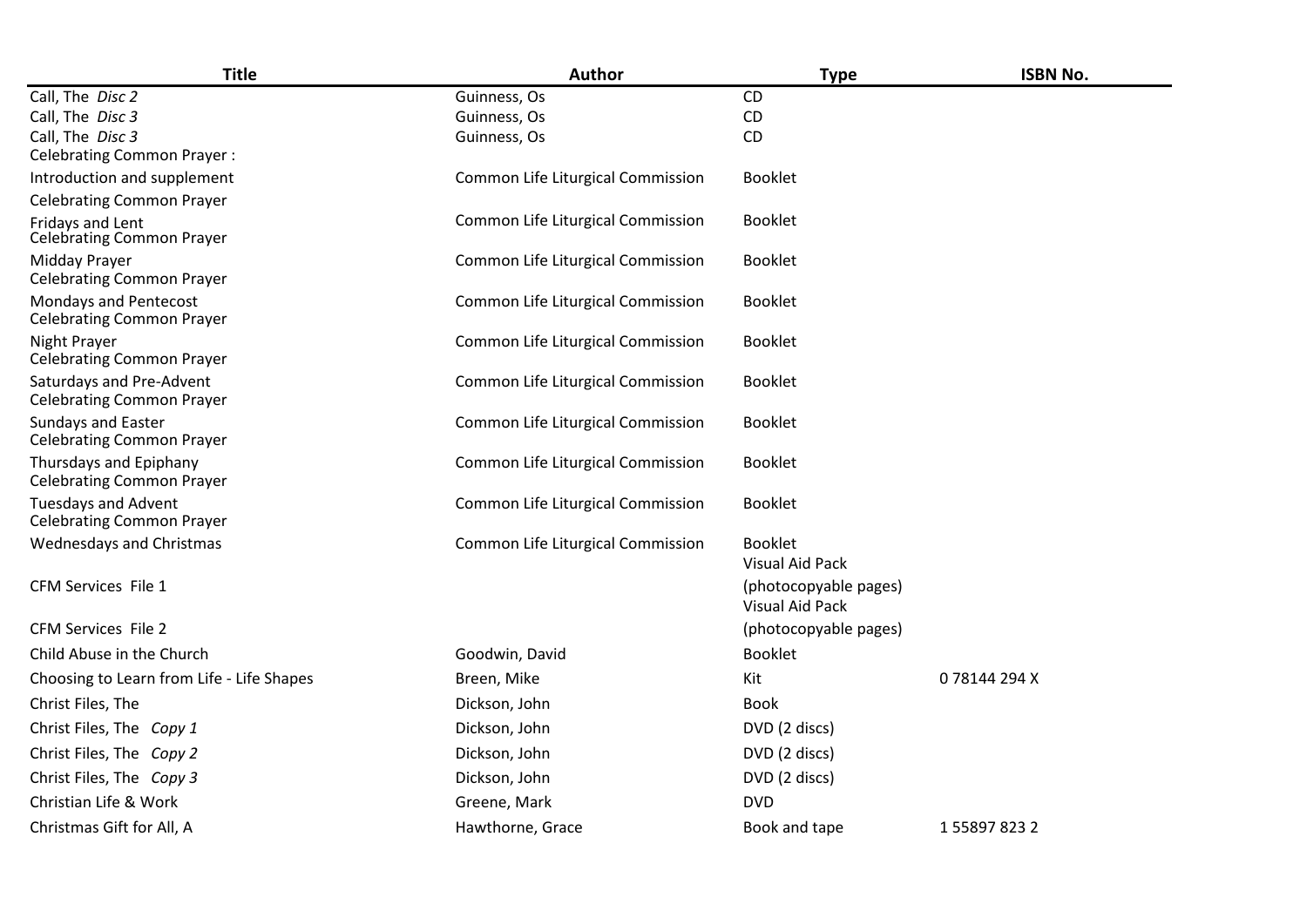| <b>Title</b>                                                                                       | <b>Author</b>                         | <b>Type</b>                            | <b>ISBN No.</b>                     |
|----------------------------------------------------------------------------------------------------|---------------------------------------|----------------------------------------|-------------------------------------|
| <b>Church Planter's Toolkit</b>                                                                    | Logan, Robert and Ogne, Steven        | audio kit                              |                                     |
| Clergy Conference 2005 Session 1                                                                   | Eaton, Derek                          | CD                                     |                                     |
| Clergy Conference 2005 Session 2                                                                   | Eaton, Derek                          | CD                                     |                                     |
| Clergy Conference 2005 Session 2 Copy 1                                                            | Eaton, Derek                          | CD                                     |                                     |
| Clergy Conference 2005 Session 2 Copy 2                                                            | Dawn, Marva                           | CD                                     |                                     |
| Clergy Conference 2005 Session 3 Copy 1                                                            | Eaton, Derek                          | CD.                                    |                                     |
| Clergy Conference 2005 Session 4 Disc 2                                                            | Eaton, Derek                          | <b>CD</b>                              |                                     |
| Cliff-Hanger                                                                                       | Williamson, R J and Clarke, P D       | Play - 3-5 minutes                     |                                     |
| Constitution of The Anglican Church in Aotearoa, New                                               |                                       |                                        |                                     |
| Zealand and Polynesia                                                                              |                                       | <b>Booklet</b>                         |                                     |
| <b>Constitution Reform</b>                                                                         | Conference CANZ                       | kit                                    |                                     |
| Dealing to the DaVinci Code                                                                        | Corban-Banks, Rev Edrick              | CD                                     |                                     |
| Decision-Making: Families and personal growth                                                      | <b>Family Education Network</b>       | Kit                                    |                                     |
| Devotions - A series of broadcast talks                                                            | Pearson, TV                           | <b>Booklet</b>                         |                                     |
| Die Bibel (the Bible in German)                                                                    |                                       | <b>Book</b>                            |                                     |
| Diploma in Youth Ministry                                                                          | Provincial Youth Ministry Trng Unit   | Kit                                    |                                     |
| <b>Disability Sunday Resource</b>                                                                  | Wellington Diocese of Anglican Church | Kit                                    |                                     |
| Divine Conspiracy, The Disc 1                                                                      | Willard, Dallas                       | CD                                     |                                     |
| Divine Conspiracy, The Disc 2                                                                      | Willard, Dallas                       | CD                                     |                                     |
| Divine Conspiracy, The Disc 2                                                                      | Willard, Dallas                       | CD                                     |                                     |
| Easter                                                                                             | <b>Bible Society</b>                  | Slides                                 |                                     |
| Ecutrivia                                                                                          | <b>CCANZ Youth</b>                    | Game                                   |                                     |
| <b>Eduation for Liturgy</b>                                                                        |                                       | Kit                                    |                                     |
| Emmaus: Stage 3 Growth Christian Lifestyle                                                         | Cottrell, Stephen                     | <b>Book</b>                            | 071514877X                          |
| Emmaus: Stage 3 Growth Knowing God                                                                 | Cottrell, Stephen                     | <b>Book</b>                            | 0 564 08955 9                       |
| Engaging With Islam                                                                                | Green, Samuel                         | Workbook and DVD<br>Companion book and | 0-9596041-4-6<br>978 0 9088867 05 9 |
| <b>Essential 100</b>                                                                               | Kuniholm, Whitney                     | discussion guide                       | 978 0 908867 110                    |
| <b>Essential Jesus</b>                                                                             | Kuniholm, Whitney                     | Workbook and DVD                       | 778 090 8867 219                    |
| ESV Video Bible Complete Old & New Testaments<br>Everyday Words and Phrases - Samoan, Niuean, Cook | Heath, David                          | DVD x 2                                | 978 1 59756 826 4                   |
| Island, Tokelauan, Tongan                                                                          | National Council of Women             | <b>Booklet</b>                         |                                     |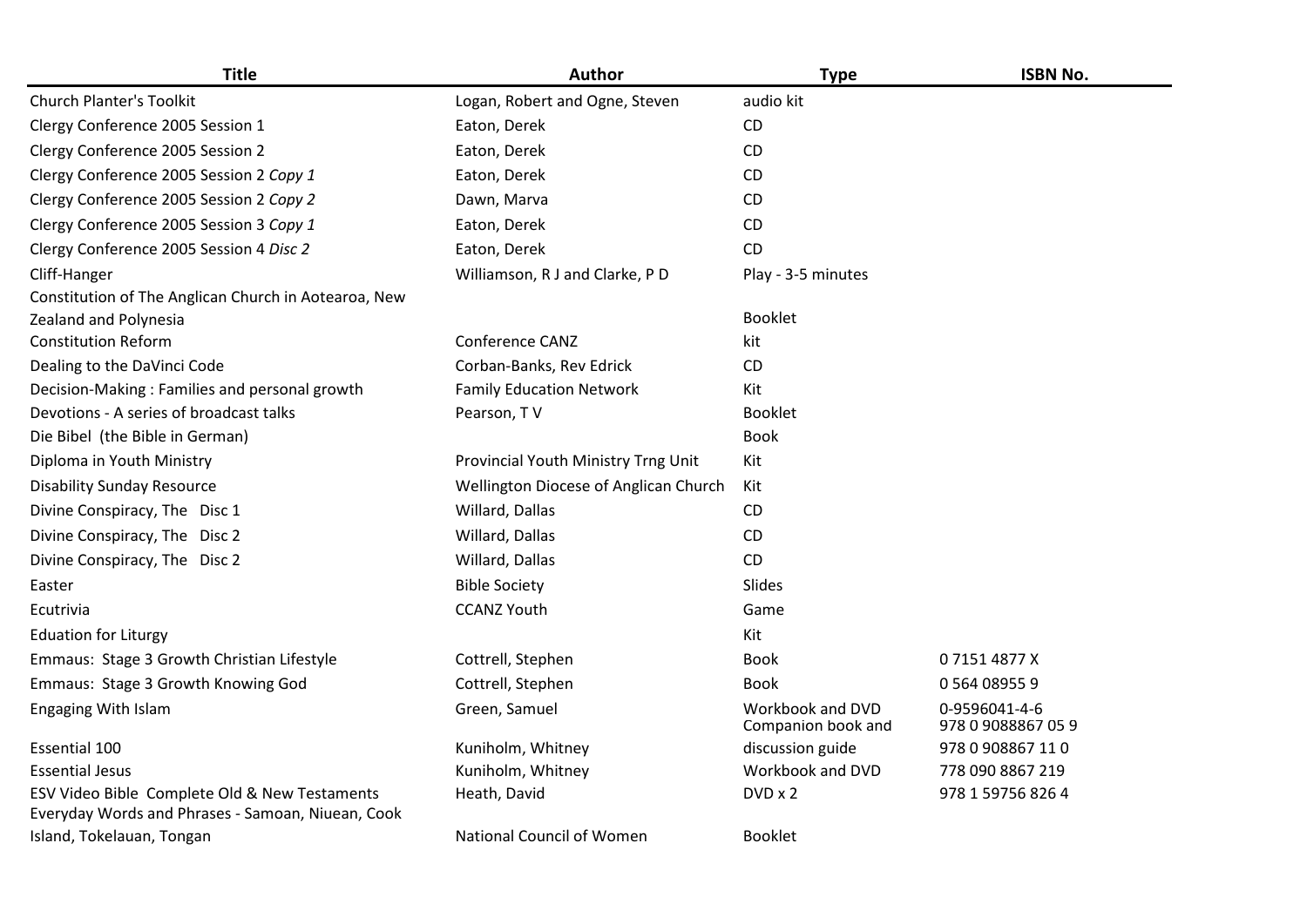| <b>Title</b>                                                                                                    | Author                                          | <b>Type</b>                      | <b>ISBN No.</b>   |
|-----------------------------------------------------------------------------------------------------------------|-------------------------------------------------|----------------------------------|-------------------|
| Everything is Spiritual                                                                                         | Bell, Rob                                       | <b>DVD</b>                       |                   |
| expressions: the dvd<br>1: stories of church for a changing                                                     |                                                 |                                  |                   |
| culture                                                                                                         | Jordan, Diane Louise                            | <b>DVD</b><br>DVD + Leader's and | 9780715140956     |
| Faith Effect, The                                                                                               | <b>World Vision</b>                             | Participant's Guides             | 978 1 921819 60 5 |
| Faith Lessons: Walk as Jesus Walked Vol 7 Copy 2                                                                | Focus on the Familiy                            | <b>DVD</b>                       |                   |
| Faith Lessons: Walk as Jesus Walked Vol 7 Copy 1                                                                | Focus on the Family                             | <b>DVD</b>                       |                   |
| Faith Lessons in the Dust of the Rabbi Vol 6 Copy 1                                                             | Focus on the Familiy                            | <b>DVD</b>                       |                   |
| Faith Lessons in the Dust of the Rabbi Vol 6 Copy 2<br>Faith Lessons on the Death & Resurrection of the Messiah | Focus on the Familiy                            | <b>DVD</b>                       |                   |
| Vol 4                                                                                                           | Focus on the Familiy                            | <b>DVD</b>                       |                   |
| Faith Lessons on the Early Church Vol 5                                                                         | Focus on the Familiy                            | <b>DVD</b>                       |                   |
| Faith Lessons on the Life & Ministry of the Messiah Vol 3                                                       | Focus on the Familiy                            | <b>DVD</b>                       |                   |
| Faith Lessons on the Promised Land Vol 1                                                                        | Focus on the Family                             | <b>DVD</b>                       | 0 310 25600 3     |
| Faith Lessons on the Prophets & Kings of Israel Vol 2                                                           | Focus on the Familiy                            | <b>DVD</b>                       |                   |
| First Anniversary Service - Pike River                                                                          |                                                 | <b>DVD</b>                       |                   |
| Following Jesus, The Servant King Copy 1                                                                        | Lunde, Jonathan                                 | book                             | 978 0 310 28616 5 |
| Following Jesus, The Servant King Copy 2<br>For Reference only                                                  | Lunde, Jonathan                                 | book                             | 978 0 310 28616 5 |
| Baker Atlas of Christian History, The<br>Friends for Life - Building Relationships that lead to faith in        | Dowley, Tim                                     | <b>Book</b>                      | 0 8010 2248 7     |
| God<br>From Every Tribe                                                                                         | <b>Great Journeys</b>                           | kit                              |                   |
| NZCMS missionaries and the Tribal Church in Lower Sindh,                                                        | Entwistle, Stewart                              | Book (with small DVD)            | 978 0 473 20438 9 |
| <b>Fruit That Will Last</b>                                                                                     | Hawkins, Tim                                    | pack of 4 CDs                    |                   |
| <b>Funding Resource Kit</b>                                                                                     | Gill, Susan                                     | Folder                           |                   |
| Getting Married, A Guide for Couples Preparing to Marry in                                                      |                                                 |                                  |                   |
| New Zealand                                                                                                     | The Department of International Affairs Booklet |                                  |                   |
| Global Leadership Summit 2006, The                                                                              | Willow                                          | <b>DVD</b>                       |                   |
| Global Leadership Summit 2007, The                                                                              | Willow                                          | <b>DVD</b>                       |                   |
| God at Work                                                                                                     | Costa, Ken                                      | and Guest Manual                 | 989 1 905887 23 1 |
| God's Earth Our Home                                                                                            | Just                                            | 10 books                         |                   |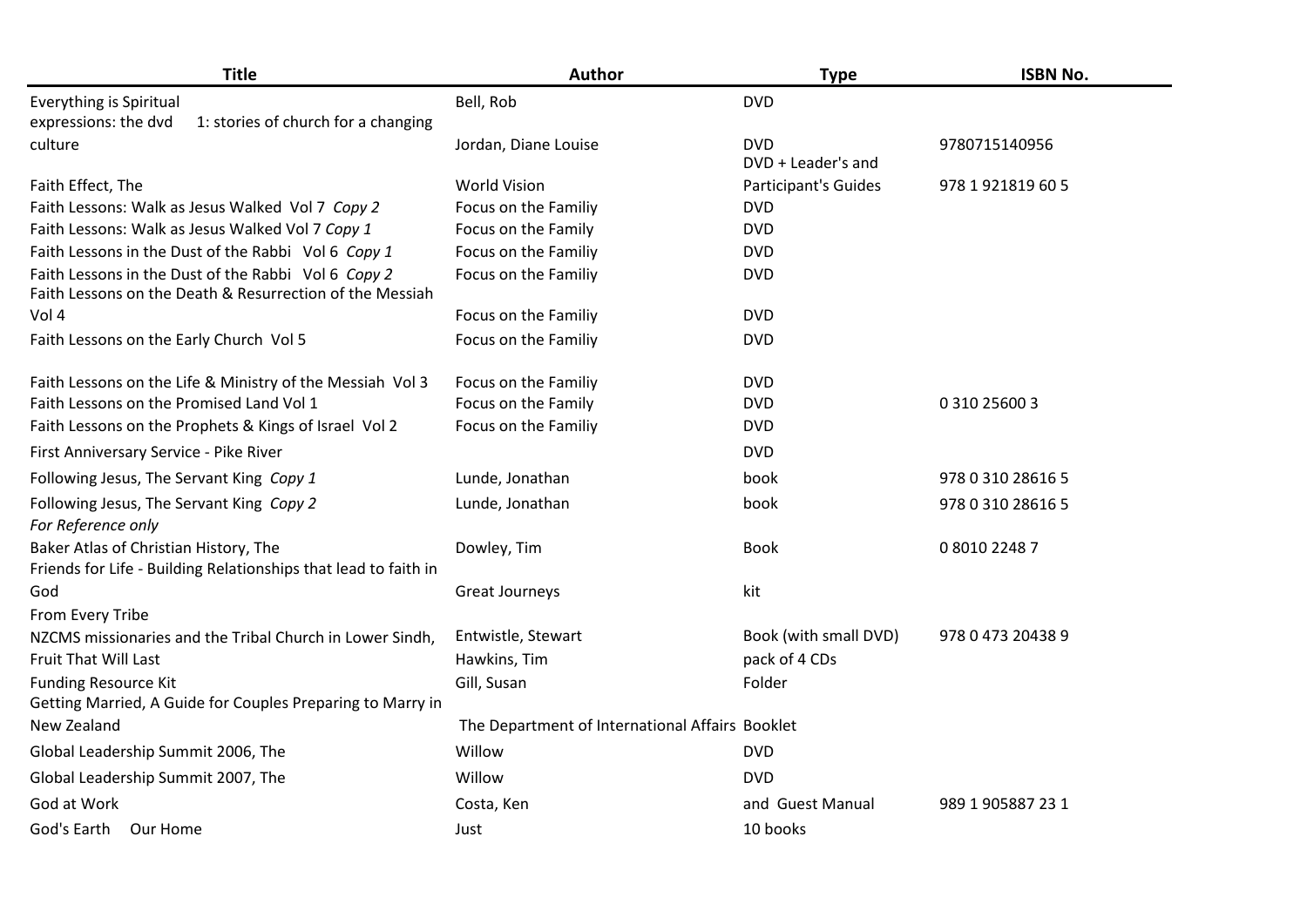| <b>Title</b>                                                                                          | <b>Author</b>                      | <b>Type</b>           | <b>ISBN No.</b>   |
|-------------------------------------------------------------------------------------------------------|------------------------------------|-----------------------|-------------------|
| Going the Distance                                                                                    | Brain, Peter                       | <b>Book</b>           | 978 1 921068 42 3 |
| Good Sex Resource Kit                                                                                 | Grapevine Video                    | kit and 2 videos      |                   |
| Gospel According to Matthew, The                                                                      |                                    |                       |                   |
| Vol 1 Ch 1:1-9:1 Deluxe Edition                                                                       | Visual Bible, The                  | Video                 |                   |
| Gospel in Life                                                                                        | Keller, Timothy                    | Book + DVD            | 978 0 310 32891 9 |
| <b>Gospel Songs and Spirituals</b>                                                                    | <b>Readers Digest</b>              | CD                    |                   |
| Greek Accents in Eight Lessons                                                                        | Lee, John A L                      | <b>Booklet</b>        | 1741381541        |
| Greening of the Church, The                                                                           |                                    |                       |                   |
| Programme 1 Whose Responsibility is it anyway?                                                        | <b>Multiplier Communications</b>   | Video                 |                   |
| Grid, The 11-14 yrs Oct-Dec 2007                                                                      | <b>Scripture Union</b>             | 2 x A4 books and 1 CD |                   |
| Grid, The 11-14 yrs Apr-June 2006                                                                     | <b>Scripture Union</b>             | 3 x A4 books and 1 CD |                   |
| Handling the Bible - S1 The Bible as we receive it, Disc 1 of 3 Harris, Rev Dr Tim (BTC)              |                                    | <b>DVD</b>            |                   |
| Handling the Bible - S2 The Bible as communication:                                                   |                                    | <b>DVD</b>            |                   |
| reading and hearing, S3 The Bible in Context<br>Handling the Bible - S4 The Great Bible Narrative, S5 | Harris, Rev Dr Tim (BTC)           |                       |                   |
| Meaning and Significance, S6 The Living Word That Speaks                                              |                                    |                       |                   |
| Today                                                                                                 | Harris, Rev Dr Tim (BTC)           | <b>DVD</b>            |                   |
| Heart of a Soul Surfer                                                                                | Hamilton, Bethany                  | <b>DVD</b>            |                   |
| Heart of Worship - 4 Planning a Worship, 5 Leading                                                    |                                    |                       |                   |
| Worship, 6 Evaluating Worship Disc 2 of 2                                                             | O'Brien, Rev Dr Graham (BTC)       | <b>DVD</b>            |                   |
| Heart of Worship Disc 1 of 2                                                                          | O'Brien, Rev Dr Graham             | <b>DVD</b>            |                   |
| Help for the Person who has been sexually abused                                                      | Cowell, Joanne                     | <b>Booklet</b>        |                   |
| Hikoi of Hope Study Kit                                                                               | Wellington Institute of Theology   | kit                   |                   |
| Homosexual Way, The - A Christian Option?                                                             | Field, David                       | <b>Booklet</b>        |                   |
| Homosexuality and the Church                                                                          | Lange, Stuart                      | <b>Book</b>           |                   |
| Hope is our Song                                                                                      | NZ Hymnbook Trust                  | CD x 2 and DVD        |                   |
| How Can I Be Happy?                                                                                   | Griffiths, Paul & Robinson, Martin | book                  | 978 1 85424 932 6 |
| How the Irish Saved Civilisation Disc 1                                                               | Cahill, Thomas                     | CD                    |                   |
| How the Irish Saved Civilisation Disc 2                                                               | Cahill, Thomas                     | CD                    |                   |
| How the Irish Saved Civilisation Disc 3                                                               | Cahill, Thomas                     | CD                    |                   |
| <b>I</b> Do Exist                                                                                     | Throckmorton, Warran               | <b>DVD</b>            |                   |
| Inside the Outside Inn                                                                                | McMahan-Wilson, J and Adams, J     | Book and tape         | 1558975314        |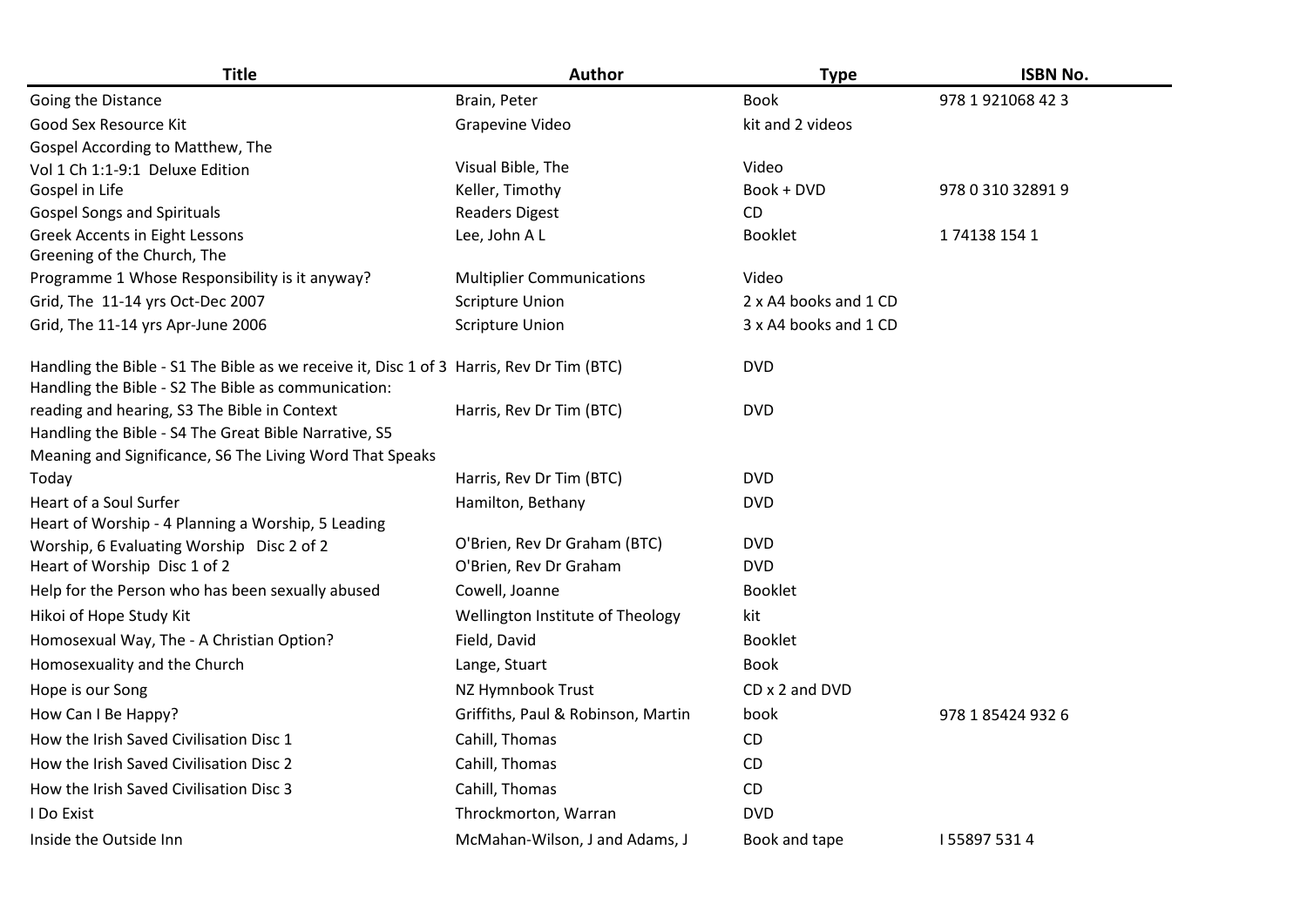| <b>Title</b>                                                                               | Author                                                                 | <b>Type</b>                                   | <b>ISBN No.</b>   |
|--------------------------------------------------------------------------------------------|------------------------------------------------------------------------|-----------------------------------------------|-------------------|
| Intergenerational Worship Made Easy                                                        | <b>CFM</b>                                                             | <b>Booklet</b>                                |                   |
| Interpretation - a Guide to Understanding the Bible Today                                  | Minges, Barbara J                                                      | <b>Booklet</b>                                |                   |
| Interpretation - a Guide to Understanding the Bible Today                                  | Rohrbaugh, Richard                                                     | <b>Booklet</b>                                |                   |
| <b>Issues in Human Sexuality</b>                                                           | House of Bishops                                                       | book                                          | 071513745X        |
| Jesus Lifestyle, The                                                                       | Gumbel, Nicky                                                          | <b>Book</b>                                   | 978 1 905887 85 9 |
| Jesus Lifestyle, The<br>Disc (Series) 1                                                    | Gumbel, Nicky                                                          | DVD and book                                  |                   |
| Jesus Lifestyle, The Series 2                                                              | Gumbel, Nicky                                                          | DVD and book                                  |                   |
| Jesus Lifestyle, The Series 3                                                              | Gumbel, Nicky                                                          | DVD and book                                  |                   |
| Jesus of Nazareth Jesus Begins His Ministry                                                | <b>Bible Society</b>                                                   | Slides                                        |                   |
| Jesus: The New Way                                                                         | Wright, Tom                                                            | Kit                                           |                   |
| John McCarthy Bible Journey<br>Journal 122 - Women's Role in Today's Church<br>Journeyings | McCarthy, John<br>Christian Brethren Research F/ship<br>Gilmour, Calum | <b>Tapes</b><br><b>Booklet</b><br><b>Book</b> |                   |
| Journeys - Exploring Faith in the 21st Century                                             | Harley, Rob                                                            | Kit - DVD x 2, Leader's                       |                   |
| Just Living Newsletters August 2006-September 2008                                         |                                                                        | Ringbinder                                    |                   |
| <b>Just Mercy</b><br>Just: Al Gore Interview Climate Conspiracy or Global                  | Edwards, Joel                                                          | book                                          | 978 1 85345 557 5 |
| Catastrophy?                                                                               | Attenborough, David                                                    | <b>CD</b>                                     |                   |
| <b>Keeping Trust</b>                                                                       | Interchurch Network for the Prevention<br>of Abuse                     | Kit                                           |                   |
| Kids Ministry on the Web Volume 2                                                          | Goodwin, David                                                         | CD                                            |                   |
| Latimer 2006 Session 1 Monday am                                                           | Eaton, Derek                                                           | CD                                            |                   |
| Latimer 2006 Session 2 Monday am                                                           | Jensen, Peter                                                          | CD                                            |                   |
| Latimer 2006 Session 3 Monday pm Disc 1                                                    | Jensen, Peter                                                          | CD                                            |                   |
| Latimer 2006 Session 3 Monday pm Disc 2                                                    | Jensen, Peter                                                          | CD                                            |                   |
| Latimer 2006 Session 4 Tuesday am                                                          | Eaton, Derek                                                           | CD                                            |                   |
| Latimer 2006 Session 5 Tuesday am Disc 1                                                   | Jensen, Peter                                                          | CD                                            |                   |
| Latimer 2006 Session 5 Tuesday am Disc 2                                                   | Jensen, Peter                                                          | CD                                            |                   |
| <b>Latimer Focus</b>                                                                       |                                                                        | Folder                                        |                   |
| <b>Latimer Focus</b>                                                                       |                                                                        | Folder                                        |                   |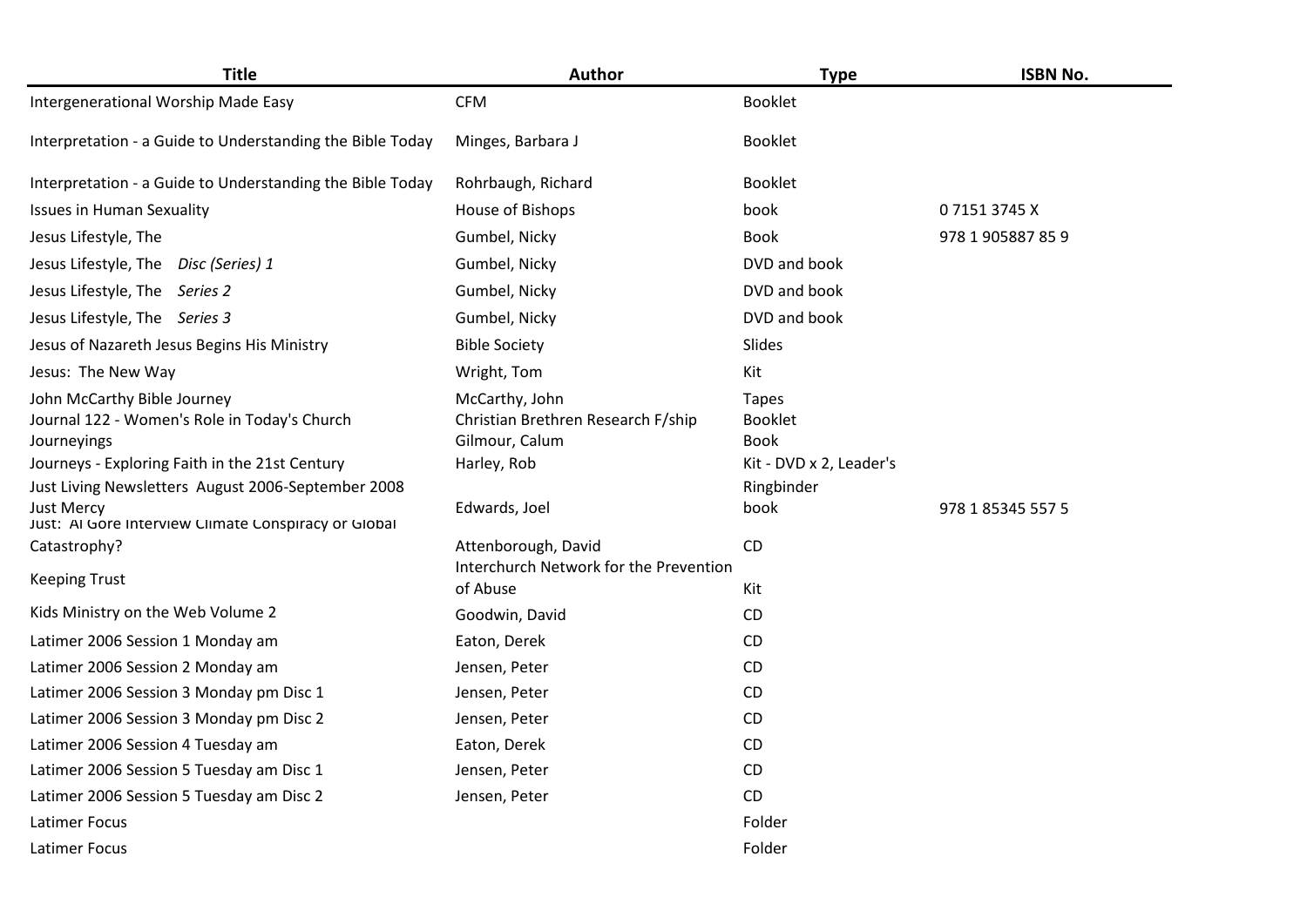| <b>Title</b>                                                                                      | <b>Author</b>                   | <b>Type</b>                                                    | <b>ISBN No.</b>              |
|---------------------------------------------------------------------------------------------------|---------------------------------|----------------------------------------------------------------|------------------------------|
| Lay Readers' Preaching Resources                                                                  |                                 | (photocopyable pages)                                          |                              |
| Lead Where You Are                                                                                | <b>Willow Creek</b>             | <b>DVD</b>                                                     |                              |
| Leadership Conference 2005                                                                        | Dawn, Marva                     | CD                                                             |                              |
| Leadership Conference 2005                                                                        | Dawn, Marva                     | CD                                                             |                              |
| Leadership Conference 2005 Session 2                                                              | Eaton, Derek                    | CD                                                             |                              |
| Leadership Conference 2005 Session 2 copy 1                                                       | Eaton, Derek                    | <b>CD</b>                                                      |                              |
| Leadership Letter                                                                                 | <b>World Vision</b>             |                                                                |                              |
| Leadership Summit's Top 10                                                                        | <b>Willow Creek</b>             | 3 DVDs                                                         |                              |
| Leading Different Sized Churches afternoon session                                                | Barrett, Bob                    | <b>CD</b>                                                      |                              |
| Leading Different Sized Churches morning session                                                  | Barrett, Bob                    | CD                                                             |                              |
| Life of Jesus                                                                                     | Dickson, John                   | DVD and guide book                                             |                              |
| Life of Jesus                                                                                     | Dickson, John                   | Guide book                                                     |                              |
| Life Rollercoaster                                                                                | <b>Youth Specialties</b>        | <b>DVD</b>                                                     |                              |
| Life Stories - Walking with God in the 21st century copy 1                                        | Great Journeys                  | kit - 13 participant's guides<br>Smaller kit - 3 participant's |                              |
| Life Stories - Walking with God in the 21st century copy 2                                        | Great Journeys                  | guides                                                         |                              |
| Life Together                                                                                     | Fields, Doug and Eastman, Brett | DVD and book                                                   | 0 310 25335 7                |
| Life Worth Living, A (Phillipians) video 1                                                        | Gumbel, Nicky                   | video                                                          |                              |
| Life Worth Living, A (Phillipians) video 2                                                        | Gumbel, Nicky                   | video                                                          |                              |
| Life Worth Living, A (Phillipians) video 3<br>Life Worth Living, A - 9 talks based on Philippians | Gumbel, Nicky                   | video                                                          | Suitable for small groups to |
| Disc 1<br>Life Worth Living, A - 9 talks based on Philippians                                     | Alpha                           | <b>DVD</b>                                                     | discuss, 1 story a week.     |
| Disc 2<br>Life Worth Living, A - 9 talks based on Philippians                                     | Alpha                           | <b>DVD</b>                                                     |                              |
| Disc <sub>3</sub><br>Life Worth Living, A - 9 talks based on Philippians                          | Alpha                           | <b>DVD</b>                                                     |                              |
| Video 1<br>Life Worth Living, A - 9 talks based on Philippians                                    | Alpha                           | Video                                                          |                              |
| Video 2<br>Life Worth Living, A - 9 talks based on Philippians                                    | Alpha                           | Video                                                          |                              |
| Video 3                                                                                           | Alpha                           | Video                                                          |                              |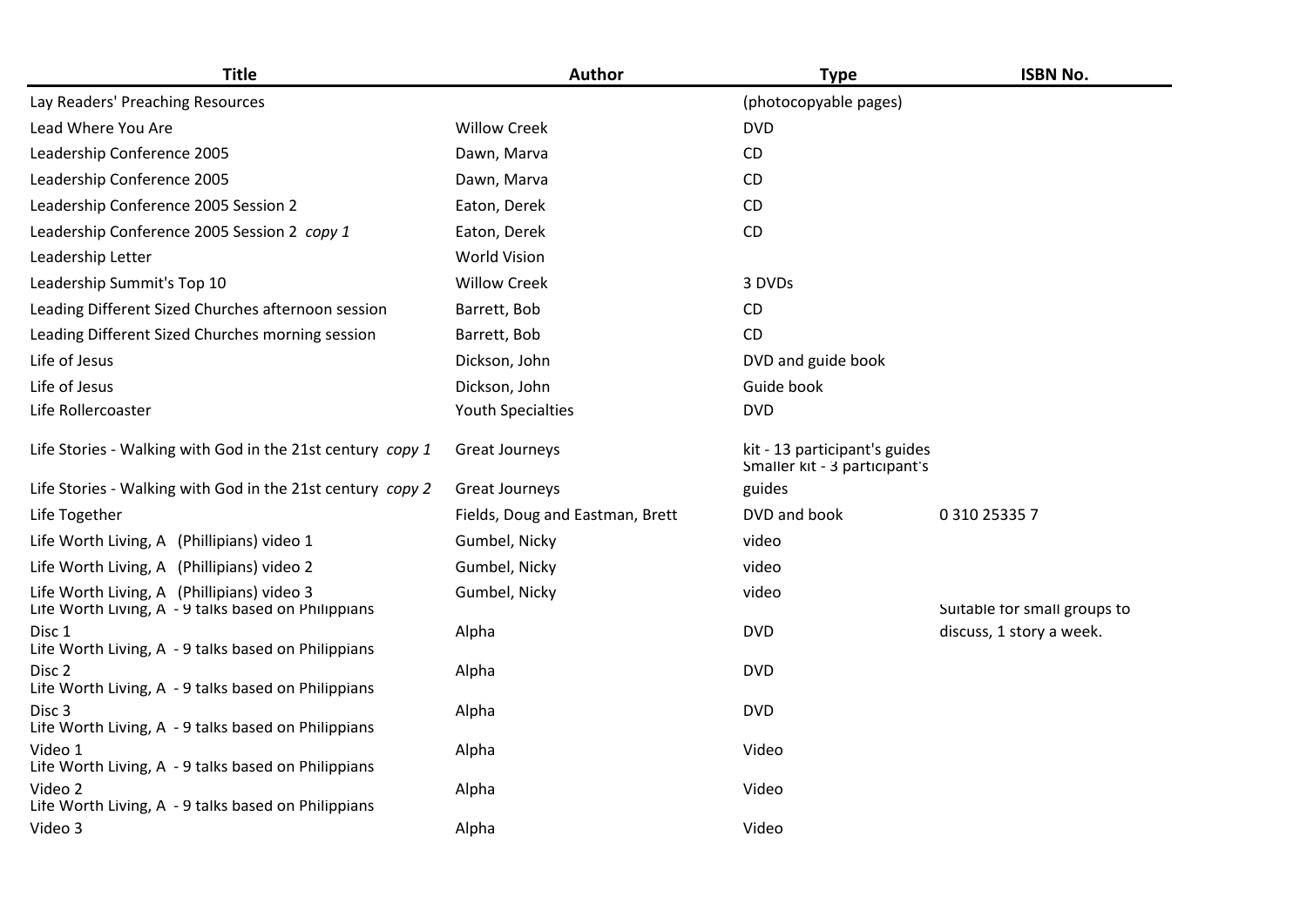| <b>Title</b>                                                                                | Author                          | <b>Type</b>          | <b>ISBN No.</b>      |
|---------------------------------------------------------------------------------------------|---------------------------------|----------------------|----------------------|
| Life you've always wanted Disc 1                                                            | Ortberg, John                   | CD                   |                      |
| Life you've always wanted Disc 2                                                            | Ortberg, John                   | CD                   |                      |
| Life you've always wanted Disc 3                                                            | Ortberg, John                   | CD                   |                      |
| Life you've always wanted Disc 4                                                            | Ortberg, John                   | <b>CD</b>            |                      |
| Life you've always wanted Disc 5                                                            | Ortberg, John                   | CD                   |                      |
| Life you've always wanted Disc 6                                                            | Ortberg, John                   | <b>CD</b>            |                      |
| Live the Adventure - Director's Guide books                                                 | Promiseland                     | kit - set of 5 books |                      |
| Living Faith<br>Looking Both Ways Study 1 33-400 AD                                         | Wright, Tom                     | Kit                  |                      |
| How the Church Overcame the World<br>Looking Both Ways Study 2 400-1400 AD                  | Eaton, Derek                    | <b>DVD</b>           |                      |
| How the World Overcame the Church<br>Looking Both Ways Study 3                              | Eaton, Derek                    | <b>DVD</b>           |                      |
| Martin Luther How Errors were Challenged<br>Looking Both Ways Study 4 16th Century          | Eaton, Derek                    | <b>DVD</b>           |                      |
| <b>Refomation or Revolution</b><br>Looking Both Ways Study 5 17th Century                   | Eaton, Derek                    | <b>DVD</b>           |                      |
| The Fight for Freedom - the Rise of Nonconformity<br>Looking Both Ways Study 6 18th Centure | Eaton, Derek                    | <b>DVD</b>           |                      |
| Hot & Cold - Revivalism and Rationalism<br>Looking Both Ways Study 7 1800-1850              | Eaton, Derek                    | <b>DVD</b>           |                      |
| Christianity and the Population Explosion<br>Looking Both Ways Study 8 1850-1900            | Eaton, Derek                    | <b>DVD</b>           |                      |
| World Evangelisation - The Holy Spirity and the spread of                                   | Eaton, Derek                    | <b>DVD</b>           |                      |
| Lord of the Rings, The                                                                      | Roadshow Entertainment          | <b>DVD</b>           |                      |
| Lost History of Christianity                                                                | Jenkins, Philip                 | set of 8 CDs         | 13 978 1 4001 3971 2 |
| Love of the Divine Healer, The                                                              | Ferguson, Canon Don T           | <b>Book</b>          | 0908705360           |
| <b>Making Disciples</b>                                                                     | Willimon, W H and Lundborg, P   | video and 3 booklets |                      |
| Making Maori Sentences Book 1                                                               | Head, Lyndsay                   | <b>Booklet</b>       |                      |
| Man Called Cash, The Disc 3                                                                 | Turner, Steve                   | CD                   |                      |
| Man Called Cash, The Disc 1                                                                 | Turner, Steve                   | CD                   |                      |
| Man Called Cash, The Disc 2                                                                 | Turner, Steve                   | CD                   |                      |
| Maori                                                                                       | Ihimaera, Witi                  | <b>Booklet</b>       |                      |
| Marathon, The                                                                               | Williamson, R J and Clarke, P D | Play - 5-10 minutes  |                      |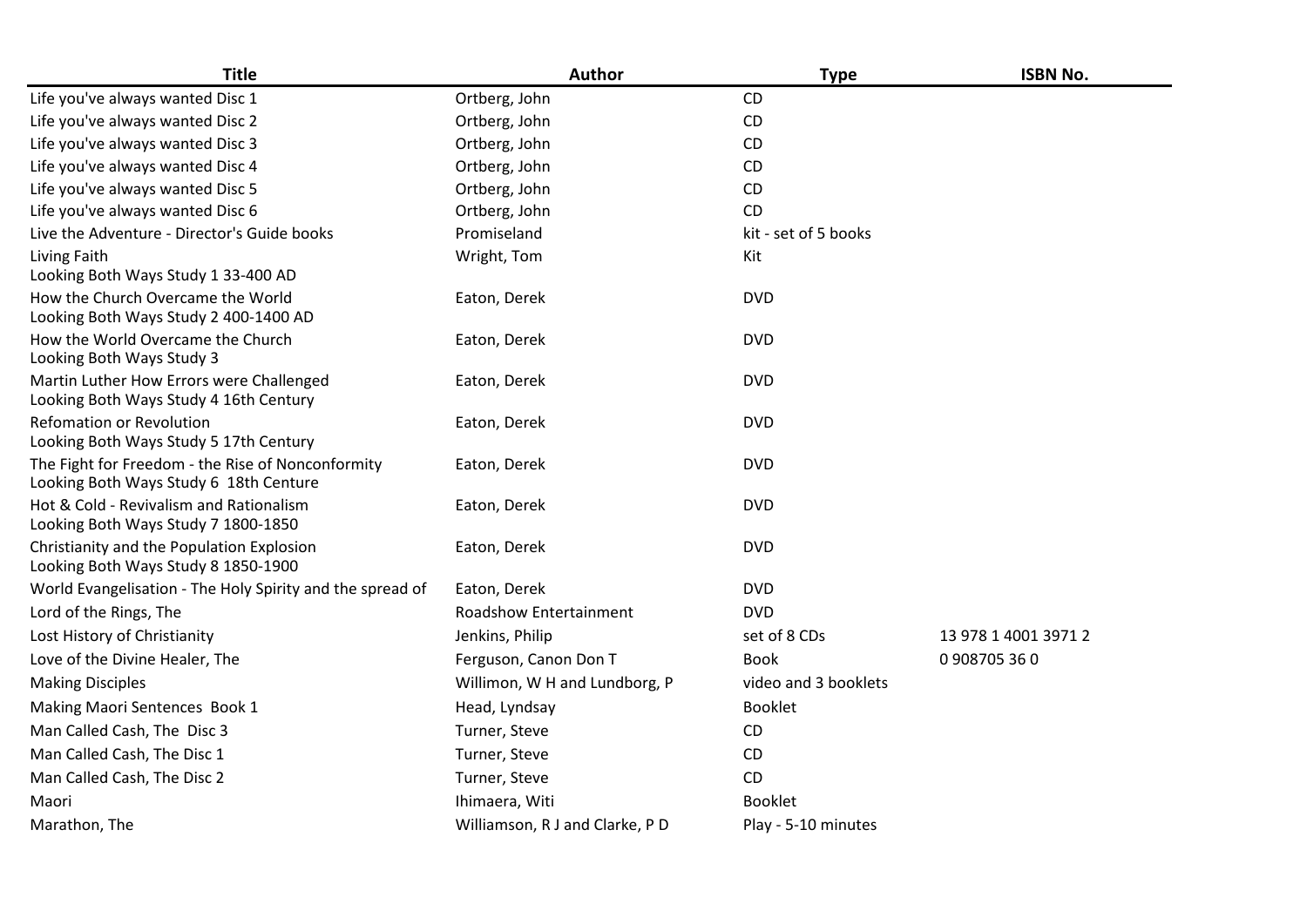| <b>Title</b>                                                                                       | Author                                                           | <b>Type</b>                | <b>ISBN No.</b>                                                       |
|----------------------------------------------------------------------------------------------------|------------------------------------------------------------------|----------------------------|-----------------------------------------------------------------------|
| Marriage Book, The                                                                                 |                                                                  |                            |                                                                       |
| How to Build a Lasting Relationship<br>Marriage Book, The                                          | Lee, Nicky and Sila                                              | <b>Book</b>                | 1902750268<br>Main book, Leader's Guide 1 902750 26 8, 1 902650 28 4, |
| How to Build a Lasting Relationship (Alpha)<br>Marriage Celebrant, A Guide to the Role of Marriage | Lee, Nicky and Sila<br>The Church of the Province of New         | and Manual                 | 1902650276                                                            |
| Celebrant in New Zealand                                                                           | Zealand                                                          | <b>Booklet</b>             |                                                                       |
| Marriage Course, The                                                                               | Alpha                                                            | DVDs 4 discs (no guide)    |                                                                       |
| Marriage Course, The - How to build a healthy marriage that                                        |                                                                  | set of 4 DVDs and leader's |                                                                       |
| lasts a lifetime                                                                                   | Alpha International                                              | guide                      |                                                                       |
| <b>Marriage Matters</b>                                                                            | Parsons, Roberta and Dianne<br>The Church of the Province of New | Video                      |                                                                       |
| Marriage Services from A New Zealand Prayer Book, Copy 1 Zealand                                   | The Church of the Province of New                                | <b>Booklet</b>             |                                                                       |
| Marriage Services from A New Zealand Prayer Book, Copy 2 Zealand                                   |                                                                  | <b>Booklet</b>             |                                                                       |
| Media Booklet                                                                                      | <b>Catholic Communications</b>                                   | <b>Booklet</b>             |                                                                       |
| <b>Media Matters</b>                                                                               | <b>Catholic Communications</b>                                   | Kit                        |                                                                       |
| Mental Health/Psychiatric Illness Resources                                                        |                                                                  | Pamphlets to photocopy     |                                                                       |
| Message, The (Unabridged) Matthew Ch 14-Mark 1 Disc 2                                              | Eugene H Peterson                                                | <b>CD</b>                  |                                                                       |
| Message, The (Unabridged) Matthew Ch 1-Ch 14 Disc 1                                                | Eugene H Peterson                                                | CD                         |                                                                       |
| Message, The (Unabridged) John Ch 1-Ch 8 Disc 6                                                    | Peterson, Eugene H                                               | CD                         |                                                                       |
| Message, The (Unabridged) Luke 11-John 1 Disc 5                                                    | Eugene H Peterson                                                | CD                         |                                                                       |
| Message, The (Unabridged) Mark 15-Luke 11 Disc 4                                                   | Eugene H Peterson                                                | CD                         |                                                                       |
| Ministering to the Sexually Abused                                                                 | Cowell, Joanne                                                   | booklet                    |                                                                       |
| <b>Mission Matters</b>                                                                             | Parish Study Resources                                           | Ringbinder                 |                                                                       |
| Mission of God - daytime presentation, part 1 of 2                                                 | Harris, Rev Dr Tim (BTC)                                         | <b>DVD</b>                 |                                                                       |
| Mission of God - daytime presentation, part 2 of 2                                                 | Harris, Rev Dr Tim (BTC)                                         | <b>DVD</b>                 |                                                                       |
| Mission of God - evening presentation                                                              | Harris, Rev Dr Tim (BTC)                                         | <b>DVD</b>                 |                                                                       |
| Mission of God's People, The Copy 1                                                                | Wright, Christopher J H                                          | <b>Book</b>                | 978 0 310 29112 1                                                     |
| Mission of God's People, The Copy 2                                                                | Wright, Christopher J H                                          | Book                       | 978 0 310 29112 1                                                     |
| Mission Shaped Church Seminar                                                                      | Lings, George                                                    | <b>DVD</b>                 |                                                                       |
| <b>More Than Dreams</b>                                                                            | <b>Bibles in Action</b>                                          | <b>DVD</b>                 |                                                                       |
| <b>Mother Teresa</b>                                                                               | <b>Con Dios Entertainment</b>                                    | <b>DVD</b>                 |                                                                       |
| Movement for Non-Movers - Knight Moves                                                             | Salt & Light                                                     | CD                         |                                                                       |
| Movement for Non-Movers - Movement is Elementary                                                   | Salt & Light                                                     | CD                         |                                                                       |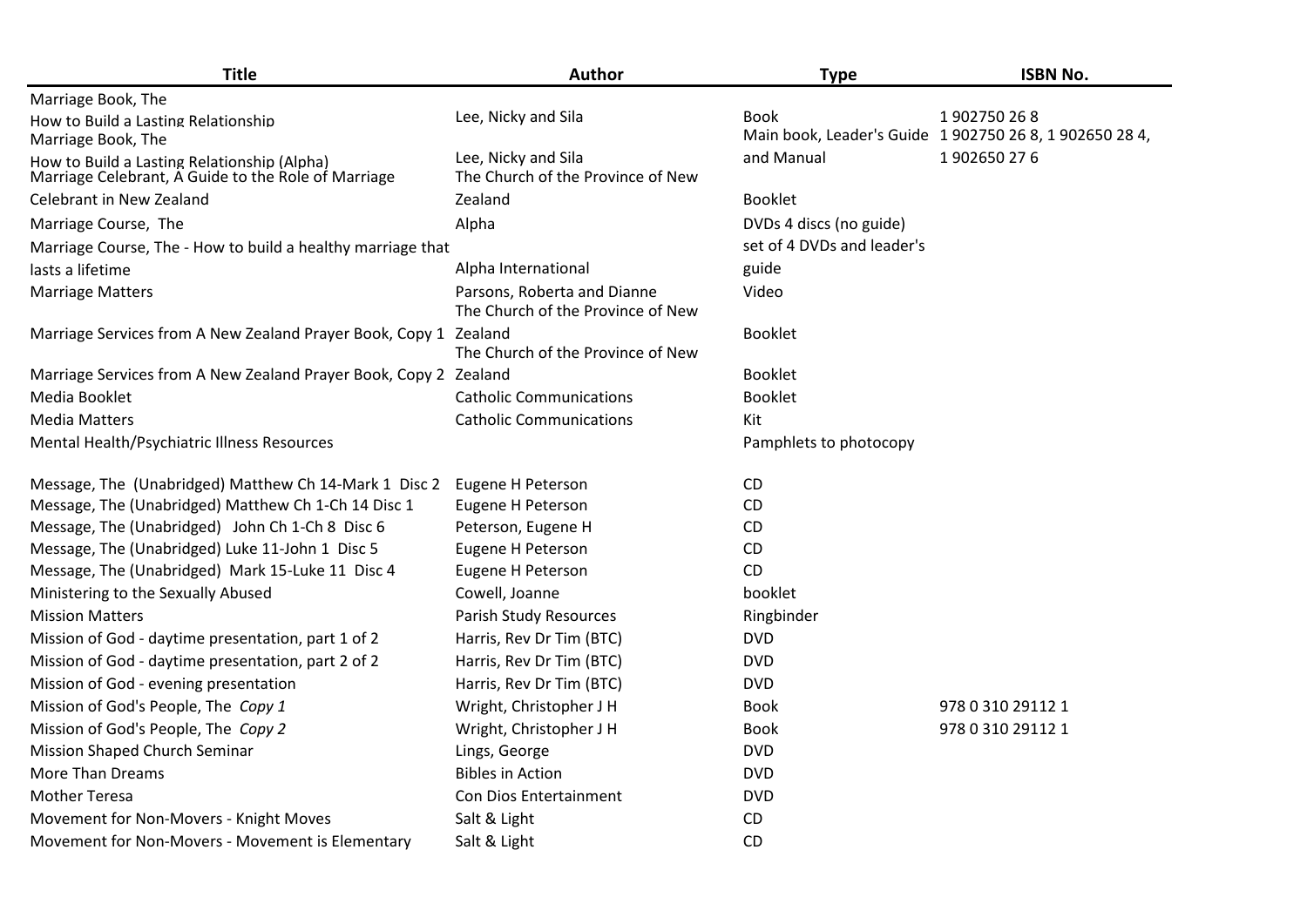| <b>Title</b>                                               | Author                                       | <b>Type</b>    | <b>ISBN No.</b>   |
|------------------------------------------------------------|----------------------------------------------|----------------|-------------------|
| Mr Brooks Goes to Bethlehem                                | McMahan-Wilson, J and Cabaniss, M            | Book and tape  | 1558978313        |
| My Child has been sexually abused                          | Cowell, Joanne                               | <b>Booklet</b> |                   |
| Network The Right People in the Right Places for the Right |                                              |                |                   |
| Reasons                                                    | Bugbee, B; Cousins, D; Hybels, B             | Kit            |                   |
| New Atheism, The - Taking it seriously                     | Clark, Greg; Dickson, John; Lennox, John DVD |                |                   |
| <b>New Every Morning</b>                                   | Anglican Diocese of Nelson                   | <b>DVD</b>     |                   |
| <b>New Release Collection</b>                              | <b>Integrity Music</b>                       | CD             |                   |
| Next Generation Leader, The<br>Disc 2                      | Stanley, Andrew                              | CD.            |                   |
| Next Generation Leader, The<br>Disc <sub>3</sub>           | Stanley, Andrew                              | <b>CD</b>      |                   |
| Next Generation Leader, The<br>Disc 1                      | Stanley, Andrew                              | CD             |                   |
| Next Generation Leader, The - Andy Stanley Disc 1          |                                              |                |                   |
| Next Generation Leader, The - Andy Stanley Disc 2          |                                              |                |                   |
| Next Generation Leader, The - Andy Stanley Disc 3          |                                              |                |                   |
| NIV Video Bible Complete Old & New Testaments              | <b>Hendrickson Publishers</b>                | <b>DVD</b>     | 978 1 61970 099 4 |
| NLT Video Bible Complete Old & New Testaments              | Johnston, Stephen                            | DVD x 2        | 978 1 59756 712 0 |
| Nooma - Bullhorn 009                                       | Bell, Rob                                    | <b>DVD</b>     |                   |
| Nooma - Dust 008 - Copy 1                                  | Bell, Rob                                    | <b>DVD</b>     |                   |
| Nooma - Dust 008 - Copy 2                                  | Bell, Rob                                    | <b>DVD</b>     |                   |
| Nooma - Flame 002                                          | Bell, Rob                                    | <b>DVD</b>     |                   |
| Nooma - Kickball 006                                       | Bell, Rob                                    | <b>DVD</b>     |                   |
| Nooma - Luggage 007                                        | Bell, Rob                                    | <b>DVD</b>     |                   |
| Nooma - Matthew 012 Copy 1                                 | Bell, Rob                                    | <b>DVD</b>     |                   |
| Nooma - Matthew 012 Copy 2                                 | Bell, Rob                                    | <b>DVD</b>     |                   |
| Nooma - Rhythm 011                                         | Bell, Rob                                    | <b>DVD</b>     |                   |
| Nooma - Rich 013                                           | Bell, Rob                                    | <b>DVD</b>     |                   |
| Nooma - Sunday 004                                         | Bell, Rob                                    | <b>DVD</b>     |                   |
| Nooma - Trees 003                                          | Bell, Rob                                    | <b>DVD</b>     |                   |
| Not for Sale - the documentary                             | Marcarelli, Robert                           | <b>DVD</b>     |                   |
| Notes on the Sunday Readings - Advent prepare for His      |                                              |                |                   |
| coming!                                                    |                                              | Loose leaves   |                   |
| Offerings II                                               | Third Day                                    | CD             |                   |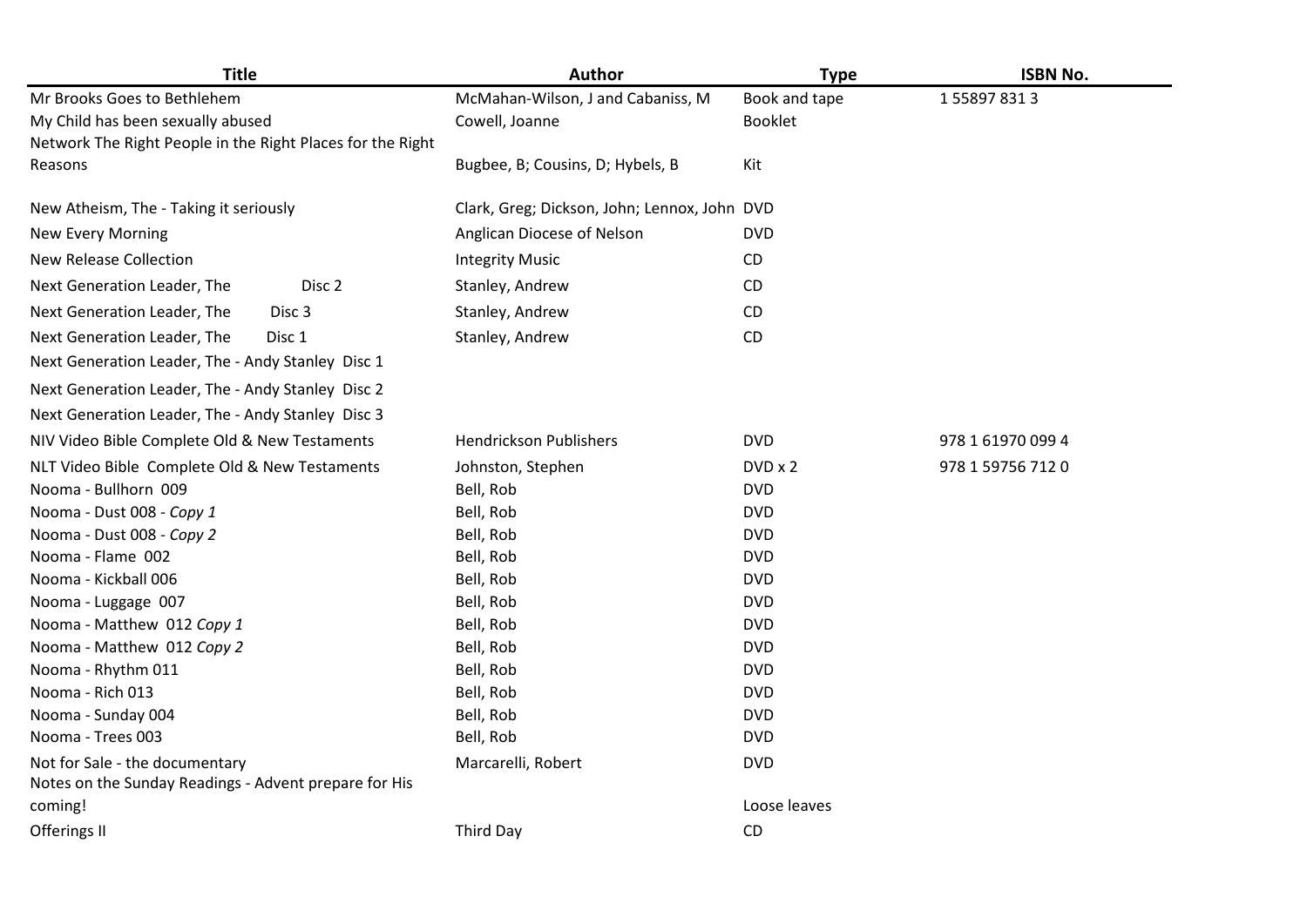| <b>Title</b>                                        | Author                          | <b>Type</b>              | <b>ISBN No.</b>       |
|-----------------------------------------------------|---------------------------------|--------------------------|-----------------------|
| Old Testament Template                              | Cope, Landa                     | book and DVD             | 978 157648560 3       |
| Open Home Open Bible Christian, The Disc 1          | Bewes, Richard                  | <b>DVD</b>               |                       |
| Open Home Open Bible Christian, The Disc 8          | Bewes, Richard                  | <b>DVD</b>               |                       |
| Open Home Open Bible Church, The Disc 9             | Bewes, Richard                  | <b>DVD</b>               |                       |
| Open Home Open Bible God Disc 2                     | Bewes, Richard                  | <b>DVD</b>               |                       |
| Open Home Open Bible God's Messengers Disc 6        | Bewes, Richard                  | <b>DVD</b>               |                       |
| Open Home Open Bible Holy Spirit, The Disc 4        | Bewes, Richard                  | <b>DVD</b>               |                       |
| Open Home Open Bible Humanity Disc 5                | Bewes, Richard                  | <b>DVD</b>               |                       |
| Open Home Open Bible Jesus Christ Disc 3            | Bewes, Richard                  | <b>DVD</b>               |                       |
| Open Home Open Bible Last Things, The Disc 10       | Bewes, Richard                  | <b>DVD</b>               |                       |
| Open Home Open Bible Salvation Disc 7               | Bewes, Richard                  | <b>DVD</b>               |                       |
|                                                     |                                 | Kit - DVD x 2, Leader's  |                       |
| <b>Ordinary Heroes</b>                              | Great Journeys                  | Guide, Participant's x 3 |                       |
| Our Methodist Bicultural Journey                    | Salmon, John                    | <b>Booklet</b>           |                       |
| <b>Overhead Transparancies</b>                      | <b>Bible Teachers' Maps</b>     | set                      |                       |
| Pain Process Resource Kit, The                      | Grapevine Video                 | kit and 1 video          |                       |
| Parachutists, The                                   | Williamson, R J and Clarke, P D | Play - 5-10 minutes      |                       |
| Paraguay Notes and Photos                           |                                 | Clear file               |                       |
| Parenting Magazines Spring 2003-Spring 2007         |                                 | magazines                |                       |
| Passion of the Christ, The Copy 1                   | Gibson, Mel                     | <b>DVD</b>               |                       |
| Passion of the Christ, The Copy 2                   | Gibson, Mel                     | <b>DVD</b>               |                       |
| Passion: Sacred Revolution                          | OneDay03                        | CD and DVD               |                       |
| Passionate Life, A                                  | Breen, Mike                     | Kit                      | 0781442706            |
| Passionate Life, A Disc 1                           | Breen, Mike                     | CD (top shelf)           |                       |
| Passionate Life, A Disc 2                           | Breen, Mike                     | CD                       |                       |
| Passionate Life, A Disc 3                           | Breen, Mike                     | CD                       |                       |
| Peace on Earth                                      | Pope John 23rd                  | <b>Book</b>              |                       |
|                                                     |                                 |                          | 10: 0 310 25839 1     |
| Perfect Life?, The Sin, the Soul and Kingdom Living | <b>Youth Specialties</b>        | DVD and book             | 13: 978 0 310 25830 1 |
| Philosophy of Youth Ministry                        | Brown, Murray                   | <b>Book</b>              |                       |
| Pike River Official Remembrance Service 2/12/2010   | <b>TVNZ</b>                     | <b>DVD</b>               |                       |
| <b>Prayer Ministry Training</b>                     | Sandy Millar                    | DVD and book             |                       |
| Prayer Path, The                                    | Group                           | kit                      |                       |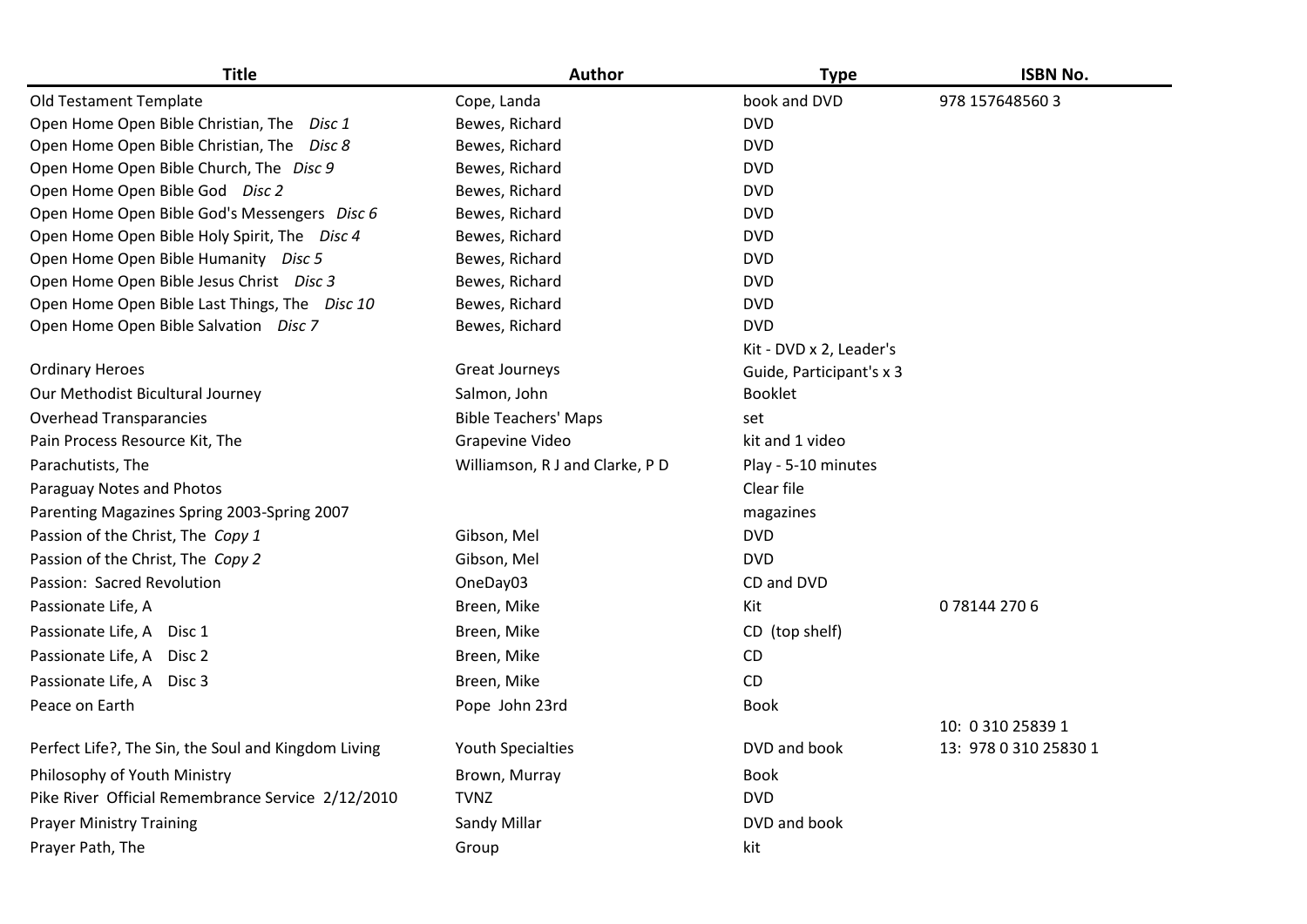| <b>Title</b>                                                                                                    | Author                            | <b>Type</b>            | <b>ISBN No.</b>   |
|-----------------------------------------------------------------------------------------------------------------|-----------------------------------|------------------------|-------------------|
| Preparing for Christian Baptism etc                                                                             | Provincial Board of Christian Edn | Kit                    |                   |
| Proceedings - 53rd General Synod 10-16 May 1998                                                                 |                                   | Book                   |                   |
| Prodigal God, The                                                                                               | Keller, Timothy                   | DVD, Book              | 978 0 310 32536 9 |
| Project Waitangi - Pakeha Debate the Treaty                                                                     | LeStrange, Maryanne               | <b>Booklet</b>         |                   |
| Purpose-Driven Life, The Disc 1                                                                                 | Warren, Rick                      | CD                     |                   |
| Purpose-Driven Life, The Disc 2                                                                                 | Warren, Rick                      | CD                     |                   |
| Purpose-Driven Life, The Disc 3                                                                                 | Warren, Rick                      | CD                     |                   |
| Purpose-Driven Life, The Disc 4                                                                                 | Warren, Rick                      | CD                     |                   |
| Purpose-Driven Life, The Disc 5                                                                                 | Warren, Rick                      | CD                     |                   |
| Purpose-Driven Life, The Disc 6                                                                                 | Warren, Rick                      | CD                     |                   |
| Purpose-Driven Life, The Disc 7                                                                                 | Warren, Rick                      | <b>CD</b>              |                   |
| <b>Puzzling Questions</b>                                                                                       | Griffiths, Paul; Robinson, Martin | Kit                    | 978 1 85424 950 0 |
| Reality of Global Warming, The                                                                                  | Tui Motu Interllands              | booklet                |                   |
| Reject Button Resource Kit, The                                                                                 | Grapevine Video                   | kit and 1 video        |                   |
| Resource Kit for Group Discussions on Human Sexuality                                                           | Anglican Church in Aotearoa       | Kit                    |                   |
| <b>Responsible Sexuality Today</b>                                                                              | Pelly, Raymond                    | <b>Book</b>            |                   |
| Resurgence Festival 2012                                                                                        | Mike Pilavachi                    | DVD set (2 discs)      |                   |
| Return of the Prodigal Son, The Disc 4                                                                          | Nouwen, Henri                     | CD                     |                   |
| Rural Forum 2003 Disc 7                                                                                         |                                   | <b>CD</b>              |                   |
| Rural Forum 2004 Disc 4                                                                                         |                                   | <b>CD</b>              |                   |
|                                                                                                                 |                                   | <b>Visual Aid Pack</b> |                   |
| <b>Rural Network News</b>                                                                                       |                                   | (photocopyable pages)  |                   |
| Saint George's College Jerusalem                                                                                | Kaufman, Nathan                   | <b>DVD</b>             |                   |
| See Through the Scriptures                                                                                      | Wendt, HN                         | <b>Booklet</b>         |                   |
| Service for Adults who have been abused as children, A                                                          | Parker, Teresa                    | Booklet                |                   |
| Sex Attitude                                                                                                    |                                   | Magazine               |                   |
| Sex Education in the Christian Family                                                                           | Jones, Dr Stan and Brenna         | set of 4 videos        |                   |
| Sexuality & Life Issues                                                                                         | Brookes, Norman E                 | <b>Book</b>            | 0958202508        |
| Shalom: A Study of the Biblical Concept of Peace<br>Shalom: A Study of the Biblical Concept of Peace - Leader's | Gowan, D E                        | <b>Booklet</b>         |                   |
| Guide                                                                                                           | Gowan, D E                        | <b>Booklet</b>         |                   |
| Shaping of a Christian Family, The                                                                              | Elliot, Elisabeth                 | <b>Book</b>            | 0 8407 9136 4     |
| Shawshank Redemption, The                                                                                       |                                   | <b>DVD</b>             |                   |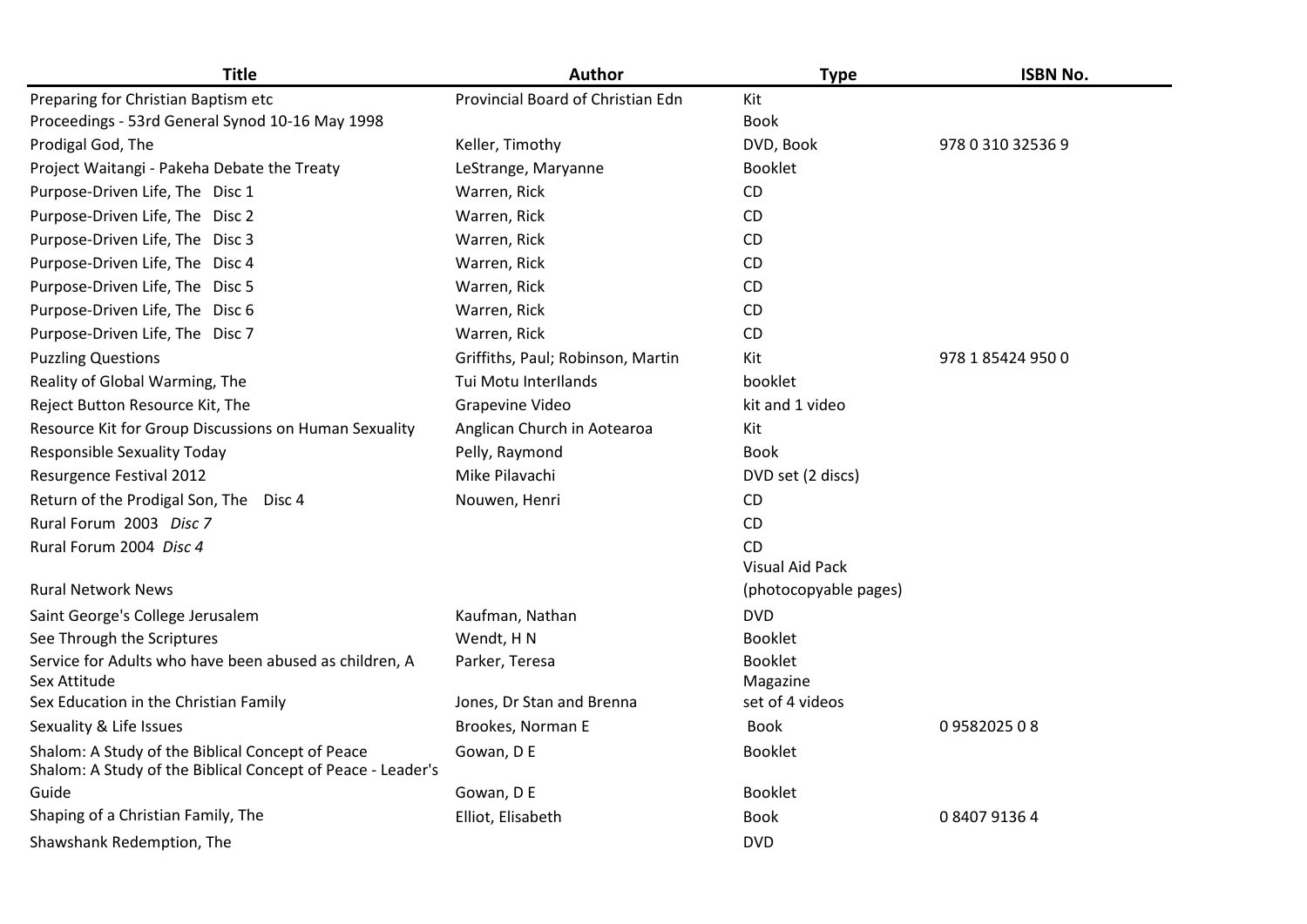| <b>Title</b>                                              | <b>Author</b>                  | <b>Type</b>               | <b>ISBN No.</b>   |
|-----------------------------------------------------------|--------------------------------|---------------------------|-------------------|
| Shrek                                                     | Dreamworks                     | <b>DVD</b>                |                   |
| Six Steps to Encouragement                                | Cheng, Gordon                  | Workbook and DVD          | 978 1 921068 81 2 |
| Six Steps to Reading Your Bible                           | Payne, Tony and Roberts, Simon | Book & DVD                | 978 1 921441 14 1 |
| Six Steps to Talking About Jesus                          | Manchester, Simon              | DVD and Book              |                   |
| Small Groups Training Lay Pastors to Lead Home Groups     | George, Carl                   | audio kit                 |                   |
| Social Justice Resource Kit                               |                                | Kit                       |                   |
| Sojourners September 2006-March 2008                      |                                | Magazines                 |                   |
| Something's Up Down in Bethlehem                          | McMahan-Wilson, Janet          | Book and tape             |                   |
| Songs of Praise Volume One                                | Scripture in Song              | <b>Book</b>               |                   |
| Soul Survivor Soul in the City Temptation                 | Pilavachi, Mike                | Leader's Kit book & DVD   | 0 8307 3534 8     |
| Soul Survivor Living the Life Survivors                   | Pilavachi, Mike                | Leader's guide Book       | 0830736557        |
| Soul Survivor Real Life Undignified Worship               | Pilavachi, Mike                | Leader's guide Book       | 0 8307 3531 3     |
| Soul Survivor Volume 1                                    | Pilavachi, Mike                | <b>DVD</b>                |                   |
| Soul Survivor Volume 3                                    | Pilavachi, Mike                | <b>DVD</b>                |                   |
| Soul Tsunami Disc 1                                       | Sweet, Leonard                 | CD                        |                   |
| Soul Tsunami Disc 2                                       | Sweet, Leonard                 | CD                        |                   |
| Speaking of Faith: A Return to the Mystery Disc 4         | Tippett, Krista                | <b>CD</b>                 |                   |
| Speaking of Faith: Beyond the God Cap Disc 1              | Tippett, Krista                | CD                        |                   |
| Speaking of Faith: Children and God Disc 8                | Tippett, Krista                | CD                        |                   |
| Speaking of Faith: October 14 2004 - Complete Disc 2      | Tippett, Krista                | CD                        |                   |
| Speaking of Faith: Science and Being Disc 6               | Tippett, Krista                | CD                        |                   |
| Speaking of Faith: The Meaning of Faith Disc 3            | Tippett, Krista                | CD                        |                   |
| Speaking of Faith: The Soul in Depression Disc 7          | Tippett, Krista                | CD                        |                   |
| Speaking of Faith: The Tragedy of the Believer Disc 10    | Tippett, Krista                | CD                        |                   |
| Speaking of Faith: Violence and Crisis in Islam Disc 5    | Tippett, Krista                | CD                        |                   |
| Speaking of Faith: Exodus, Cargo of Hidden Stories Disc 9 | Tippett, Krista                | CD.<br>Leader's guide and |                   |
| Splash! 5-8 years April-June 2006                         | <b>Scripture Union</b>         | Workbook                  |                   |
| Splash! 5-8 years October-December 2007                   | <b>Scripture Union</b>         | 2 A4 books                |                   |
| Streetwise                                                | <b>Scripture Union</b>         | Kit book and DVD          | 1859997678        |
| Strong's Exhaustive Concordance of the Bible              |                                | <b>Book</b>               | Reference only    |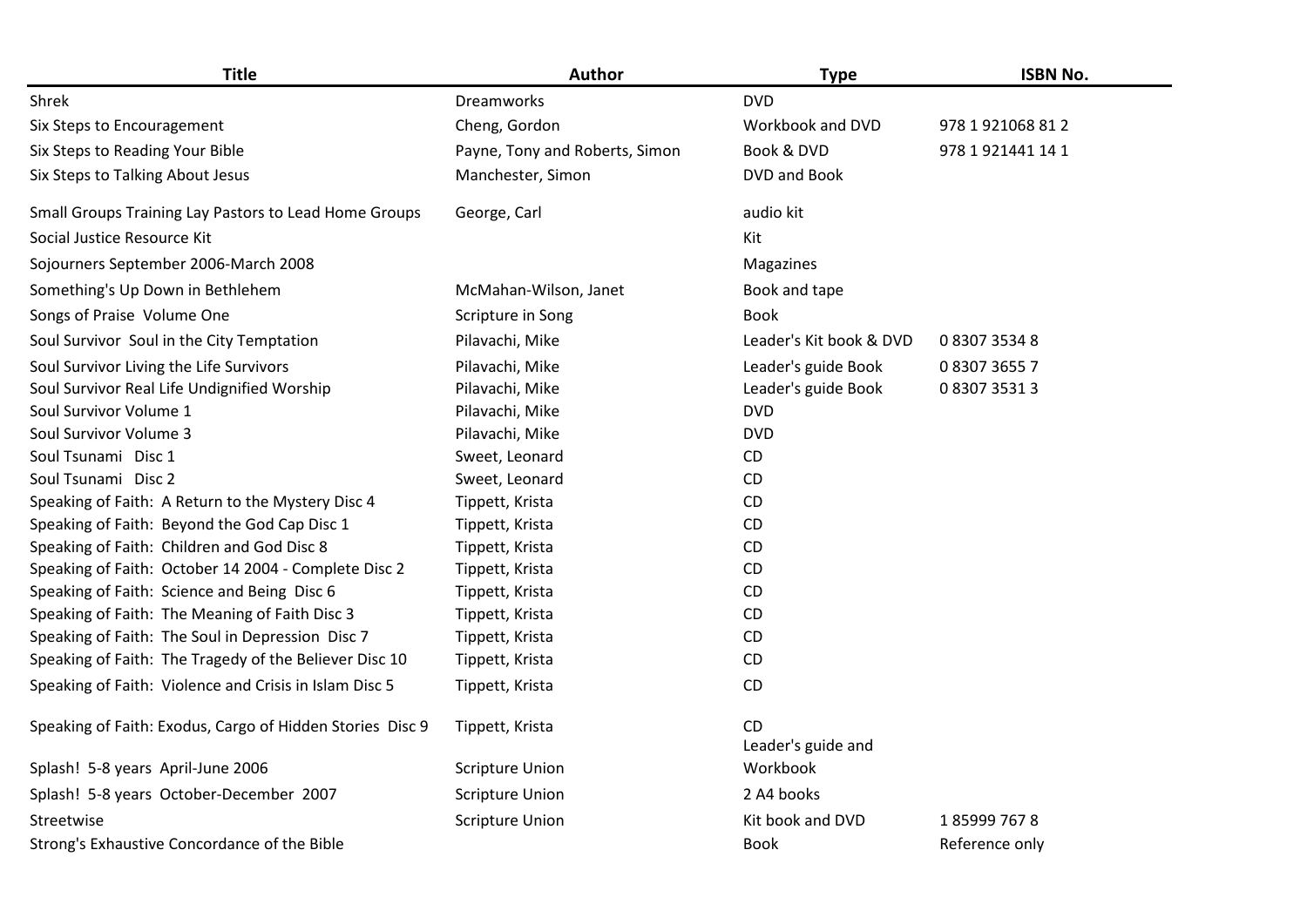| <b>Title</b>                                                                | <b>Author</b>                          | <b>Type</b>    | <b>ISBN No.</b>   |
|-----------------------------------------------------------------------------|----------------------------------------|----------------|-------------------|
| Study of Rural Ministry in NZ                                               | Hastings, David                        | booklet        |                   |
| Sunday School Material Amazing Words                                        | Discipleland                           | 2 books        |                   |
| Sunday School Material Family Life in Bible Times                           | Discipleland                           | 2 books        |                   |
| Sunday School Material God - Up Close and Personal                          | Discipleland                           | 2 books        |                   |
| Sunday School Material Triumphant Over All                                  | Discipleland                           | 2 books        |                   |
| Sunday School Material Valiant Voyagers                                     | Discipleland                           | 2 books        |                   |
| Sunday School Material What the Bible Says About                            | Discipleland                           | 2 books        |                   |
| <b>Sunday School Material:</b>                                              |                                        |                |                   |
| Young Saints - Leader's Handbook Copy 1<br><b>Sunday School Material:</b>   | Price and Barrett                      | Kit            |                   |
| Young Saints - Leader's Handbook Copy 2<br><b>Sunday School Material:</b>   | Price and Barrett                      | Kit            |                   |
| Young Saints - Leader's Introductory Pack<br><b>Sunday School Material:</b> | Price and Barrett                      | Kit            |                   |
| Young Saints - Leader's Introductory Pack                                   | Price and Barrett                      | Kit            |                   |
| Supervising a Curate A Short Guide to a Complex Task                        | Simpson, Rick                          | book           |                   |
| Survivors' Guide to Hell                                                    | Harley, Rob and Nauck, Richard         | <b>DVD</b>     |                   |
| Talking with your kids about peer pressure                                  |                                        | booklet        |                   |
| Taonga, Eastertide 2009, winter 2010<br>Te Puna o te Ora Living Waters      |                                        | Magazines      |                   |
| A monthly prayer diary<br><b>Ie Rongopai</b>                                | Joustra, Jan                           | <b>Booklet</b> | 978 0 473 1348 7  |
| 200 years of the Gospel in NZ 1814-2013<br><b>Ie Rongopai</b>               | Lange, Dr Stuart                       | <b>Book</b>    | 978 0 473 28009 3 |
| 200 years of the Gospel in NZ 1814-2014                                     | Lange, Dr Stuart                       | <b>DVD</b>     |                   |
| Time Out for Parents                                                        | <b>Positive Parenting Publications</b> | Kit (booklets) |                   |
| Too Busy Not to Pray                                                        | Hybels, Bill                           | Book + DVD     | 978 0 310 69491 5 |
| True Story: A Christianity Worth Believing In                               | Choung, James                          | <b>Book</b>    | 978 0 8308 3609 3 |
| <b>Twenty Questions about Healing</b>                                       | Maddocks, Morris                       | <b>Book</b>    |                   |
| <b>Ultimate Creative Prayer</b>                                             | Merrell, Judith                        | book           |                   |
| Understanding the Eucharist (child's) Copy 1                                | Croft, May                             | <b>Booklet</b> |                   |
| Understanding the Eucharist (Leader's) Orange                               | Croft, May                             | Booklet        |                   |
| Understanding the Eucharist (Child's) yellow Copy 2                         | Croft, May                             | <b>Booklet</b> |                   |
| Understanding the message of God's Word                                     | Barrett, Bob                           | <b>Booklet</b> |                   |